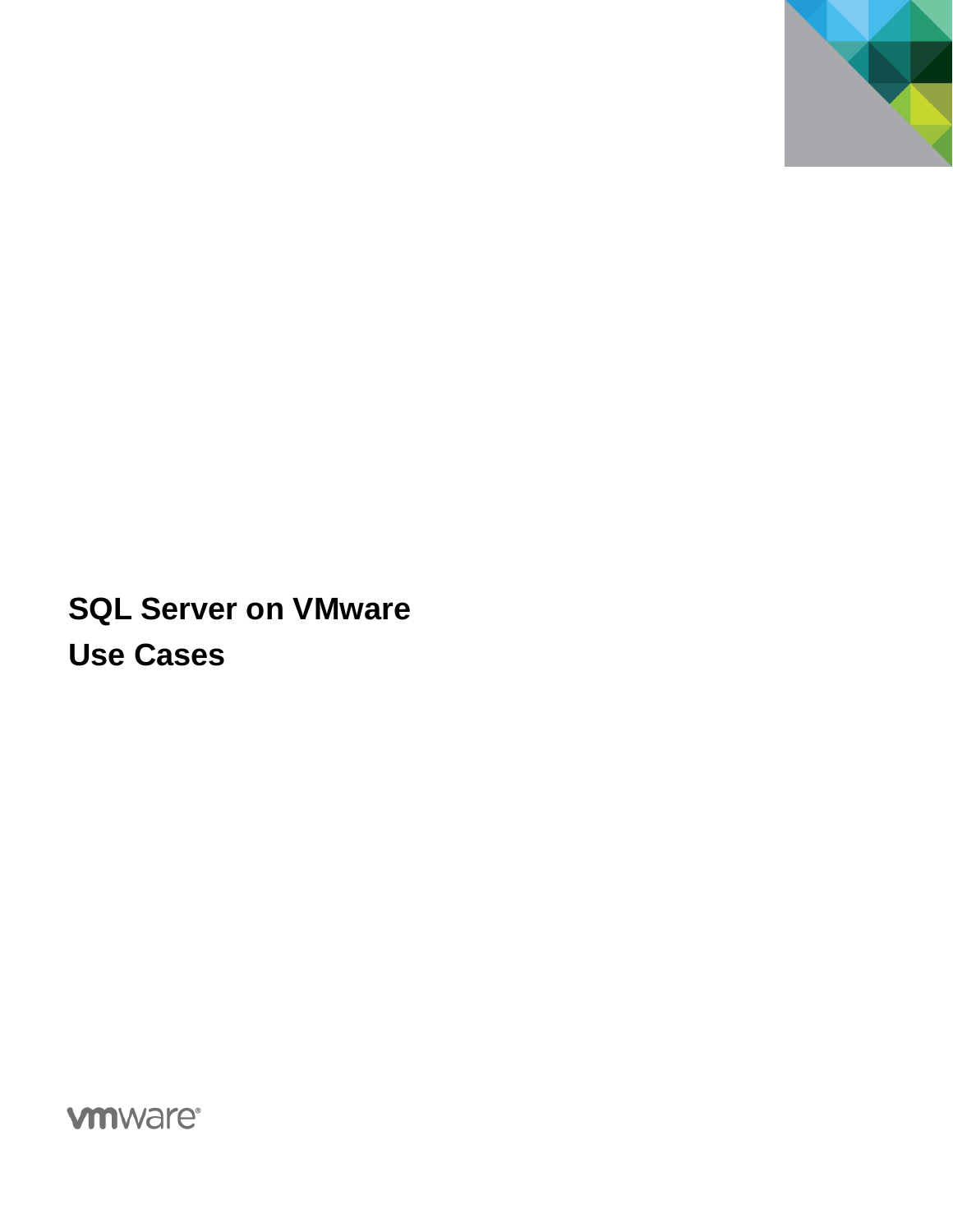© 2012 VMware, Inc. All rights reserved. This product is protected by U.S. and international copyright and intellectual property laws. This product is covered by one or more patents listed at [http://www.vmware.com/download/patents.html.](http://www.vmware.com/download/patents.html)

VMware is a registered trademark or trademark of VMware, Inc. in the United States and/or other jurisdictions. All other marks and names mentioned herein may be trademarks of their respective companies.

VMware, Inc. 3401 Hillview Ave Palo Alto, CA 94304 [www.vmware.com](http://www.vmware.com/)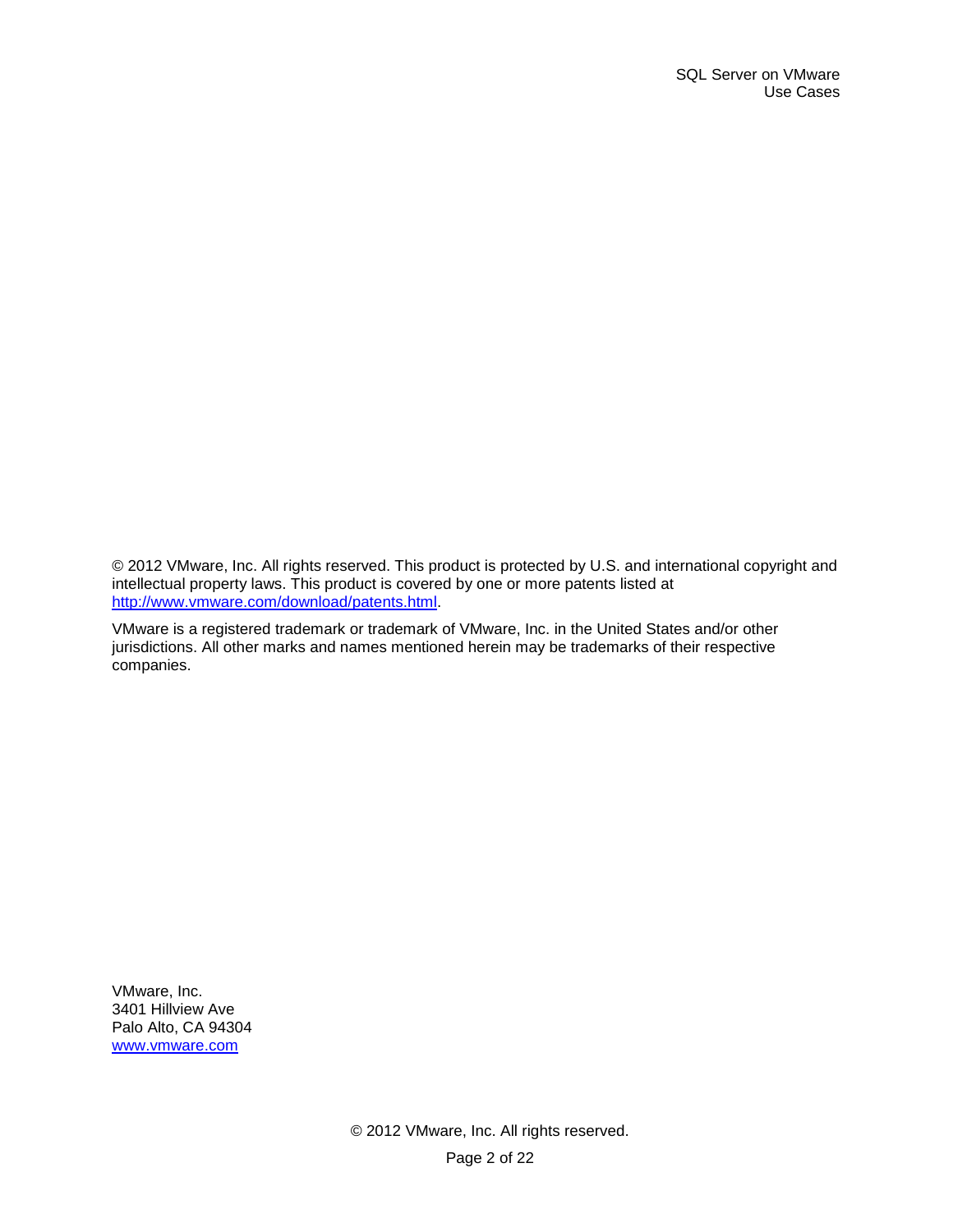# **Contents**

| 4.             |  |
|----------------|--|
|                |  |
|                |  |
|                |  |
| 5 <sub>1</sub> |  |
|                |  |

# **List of Figures**

| Figure 7. Migrating Virtual Machines Across vSphere Hosts with vSphere vMotion  16 |  |
|------------------------------------------------------------------------------------|--|
|                                                                                    |  |
|                                                                                    |  |
|                                                                                    |  |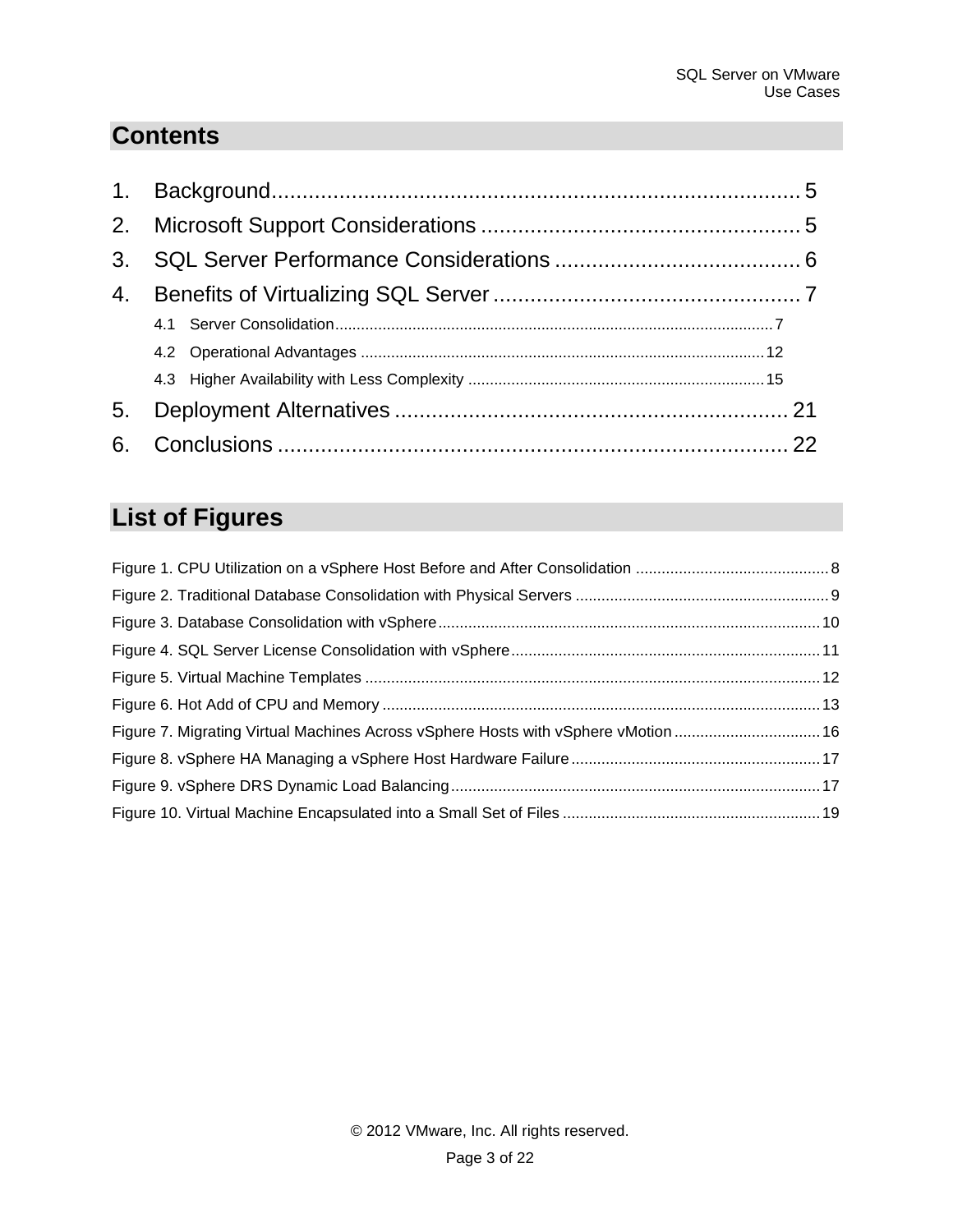SQL Server on VMware Use Cases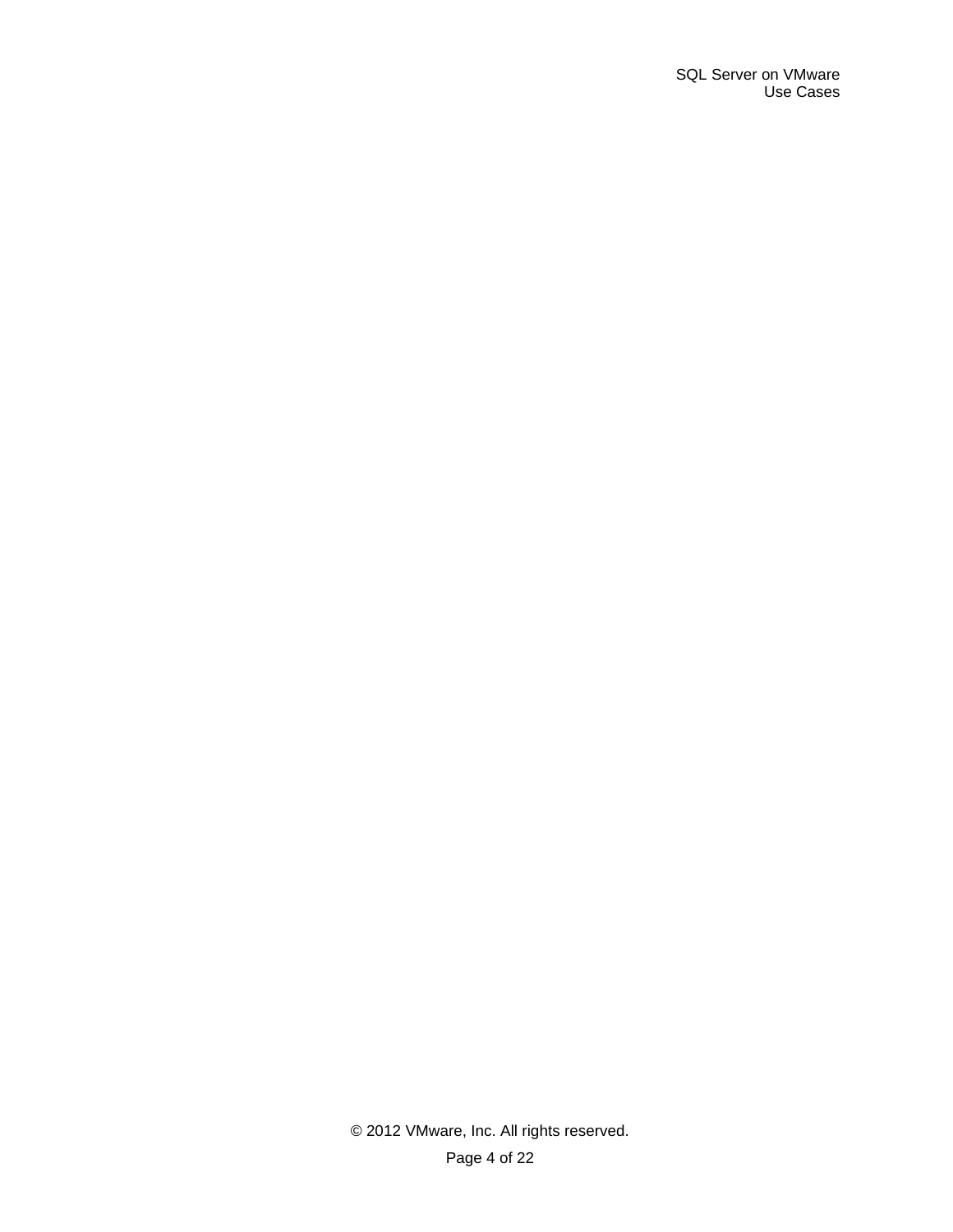# <span id="page-4-0"></span>**1. Background**

"*I found out that if you are going to win games, you had better be ready to adapt.*" Scotty Bowman

Microsoft SQL Server is one of the most widely deployed database platforms in the world, with many organizations having dozens or even hundreds of instances deployed in their environments. The flexibility of SQL Server with its rich application capabilities translates directly into application flexibility, giving endusers more useful application features and ultimately improving productivity.

But application flexibility comes at a cost to operations. As the number of applications in the enterprise continues to grow, an increasing number of SQL Server platforms are brought under lifecycle management. Each application has its own set of requirements for the database layer, resulting in multiple versions, patch levels, and maintenance processes. As application workloads vary widely, many of these SQL Server platforms are given more hardware than they need, while others are starved for compute resources.

The challenge for the administrator is to provide database services to application owners with the flexibility and autonomy they expect while keeping the infrastructure as simple and economical as possible. Traditional database consolidation can be a complex endeavor requiring in-depth application remediation at the forefront and rigorous attention to operational processes implemented for version control and continued application compatibility.

Virtualizing Microsoft SQL Server with VMware vSphere® can allow the best of both worlds, simultaneously optimizing compute resources through server consolidation and maintaining application flexibility through role isolation. SQL Server platforms can be migrated in their current state without expensive and error-prone application remediation and without changing operating system or application version or patch level. For high performance databases, VMware and partners have demonstrated the capabilities of vSphere to run the most challenging SQL Server workloads. For smaller, specialized databases, vSphere offers high consolidation ratios and advanced resource scheduling features, giving application owners the flexibility and performance they need while simplifying and lowering costs for the enterprise.

# <span id="page-4-1"></span>**2. Microsoft Support Considerations**

Customers looking to take advantage of VMware virtualization technology in their Microsoft environment can now benefit from recent improvements in Microsoft licensing and support policies. The following are important changes:

- Support for SQL Server running on VMware Infrastructure™ or vSphere VMware ESX<sup>®</sup> 3.5 Update 2 was the first hypervisor to be listed under the Microsoft Server Virtualization Validation Program (SVVP). This certification provides VMware customers who run ESX 3.5 Update 2 or later (including vSphere), Windows Server 2008, and SQL Server 2005 or later versions access to cooperative technical support from Microsoft and VMware. If escalation is required, VMware can now escalate mutual issues rapidly and work directly with Microsoft engineers to expedite resolution. With this support program in place, customers can now take advantage of the many benefits that come with virtualization of SQL Server on vSphere. For more information on the Microsoft Server Virtualization Validation Program, see [http://windowsservercatalog.com/svvp.aspx?svvppage=svvp.htm.](http://windowsservercatalog.com/svvp.aspx?svvppage=svvp.htm)
- Relaxed policies for application license mobility SQL Server 2012 further relaxed its licensing policy for customers under Software Assurance (SA) coverage. With SA, you can re-assign SQL Server licenses to different servers within a server farm as often as needed. You can also reassign licenses to another server in another server farm, or to a non-private cloud, once every 90 days. For additional information, see [http://www.microsoft.com/en-us/download/details.aspx?id=21793.](http://www.microsoft.com/en-us/download/details.aspx?id=21793)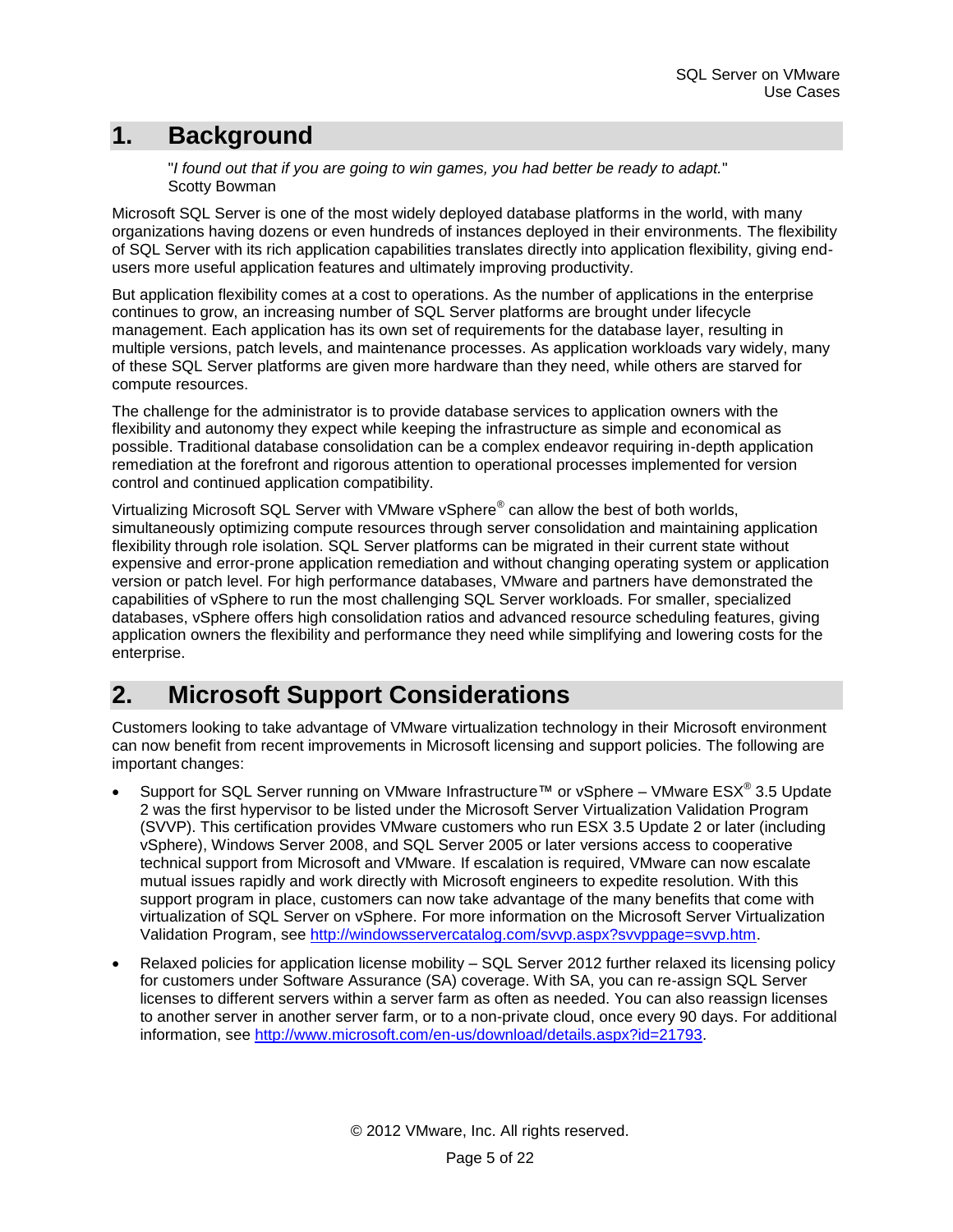# <span id="page-5-0"></span>**3. SQL Server Performance Considerations**

VMware vSphere v5.1 brings performance and scalability to a new level. In vSphere 5.1, a single virtual machine can scale up to 64 vCPU and 1TB of memory. Even the largest SQL Server can fit in a virtual machine. The improved resource management capabilities in vSphere 5.1 enable higher consolidation ratios with unequaled performance. The greater consolidation can significantly reduce the cost of physical infrastructure and of licensing SQL Server, even in smaller-scale environments.

In 2009, VMware conducted a detailed performance analysis of Microsoft SQL Server 2008 running on vSphere v4. The performance test placed a significant load on the CPU, memory, storage, and network subsystems. The results demonstrated efficient and highly scalable performance for an enterprise database workload running on a virtual platform.

The test demonstrated the performance and scalability of the vSphere platform as follows:

- Measured performance of SQL Server 2008 in an 8 virtual CPU (vCPU), 58GB virtual machine using a high end OLTP workload derived from TPC-E1.
- Scaled the workload, database, and virtual machine resources from 1 vCPU to 8 vCPUs (scale up tests).
- Consolidated multiple 2 vCPU virtual machines from 1 to 8 virtual machines, effectively overcommitting the physical CPUs (scale out tests).
- Quantified the performance gains from some of the key new features in vSphere.

The following metrics were used to quantify performance:

- Single virtual machine OLTP throughput relative to native (physical machine) performance in the same configuration.
- Aggregate throughput in a consolidation environment.

For further details, see *Performance and Scalability of Microsoft SQL Server on VMware vSphere 4* (http://www.ymware.com/files/pdf/perf\_vsphere\_sql\_scalability.pdf).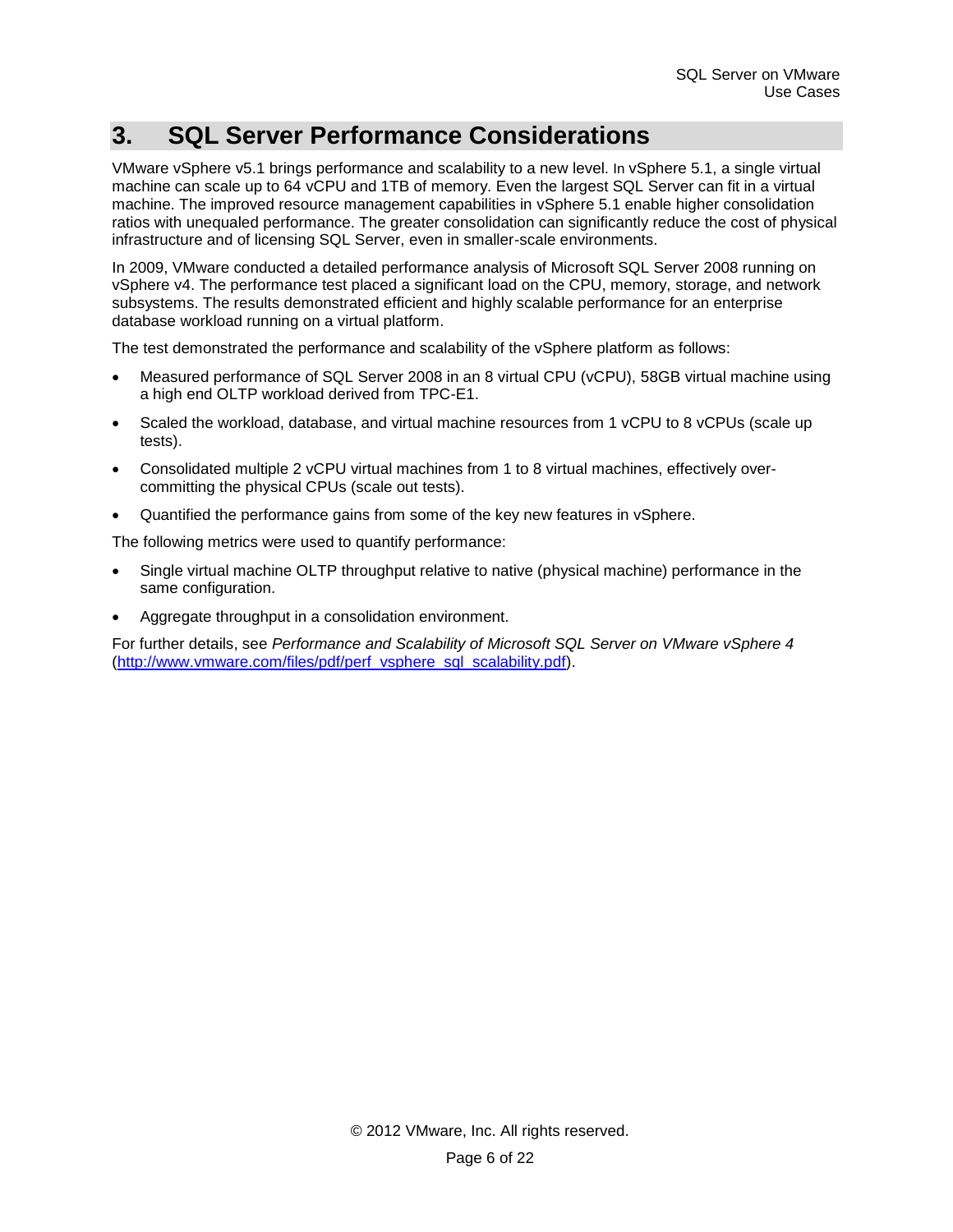# <span id="page-6-0"></span>**4. Benefits of Virtualizing SQL Server**

In this section, we examine some of the primary technical benefits that can be achieved by deploying SQL Server on VMware vSphere. These benefits are presented along with examples based on real VMware customer experiences. The examples are described using a composite, fictitious organization named XYZCorp.com. The examples follow XYZCorp.com, a rapidly growing online retailer with 2,000 employees.

## <span id="page-6-1"></span>**4.1 Server Consolidation**

Server consolidation provides significant benefits for virtualized SQL Server platforms:

- Utilize all server processor cores.
- Consolidate SQL Server platforms with minimal impact to applications.
- Consolidate SQL Server licenses.

### **4.1.1 Utilize All Server Processor Cores**

Large multicore servers are becoming the norm and most applications cannot take advantage of all the processor cores in a physical server. Although vSphere virtual machines can scale to 32 vCPU if needed for the workload, smaller virtual machines offer flexibility in placement and can help increase consolidation ratios and improve performance.

Today's 64-bit servers come with increasing numbers of multi-core CPUs, increased memory limits, and physical RAM. For many organizations, particularly those not using virtualization, it is unlikely that a single SQL Server will use the full computing power of these systems. However, in many cases, the cost of filling all available processor slots when purchasing a new 64-bit server might not result in a substantial cost increase. With vSphere, this extra CPU power is put to good use.

For example, smaller SQL Server deployments might be able to benefit from server consolidation while still preserving database server isolation. Larger environments can run large SQL Server virtual machines with up to 1TB of RAM and benefit from the increased flexibility that vSphere provides. Running multiple virtual machines on these 64-bit systems is an excellent way to maximize the value derived from this powerful hardware.

**Example**: XYZCorp has been fortunate to experience substantial growth. The IT department plans to purchase two new 64-bit servers for a new application that requires a SQL Server database. The servers each have two hex-core CPUs and 128GB of physical RAM. As a small company, even with recent growth, the application environment does not use the full physical resources of these powerful servers. To fully utilize the hardware, the IT department runs the application and SQL Server virtual machines on the new 64-bit servers, and also migrates other SQL Server databases to the new environment. The IT department is now able to maintain CPU and RAM utilization at 65%, maximizing value to the organization and providing a rapid ROI on this hardware investment. As an added benefit, IT staff can retire several older servers that were previously running SQL Server.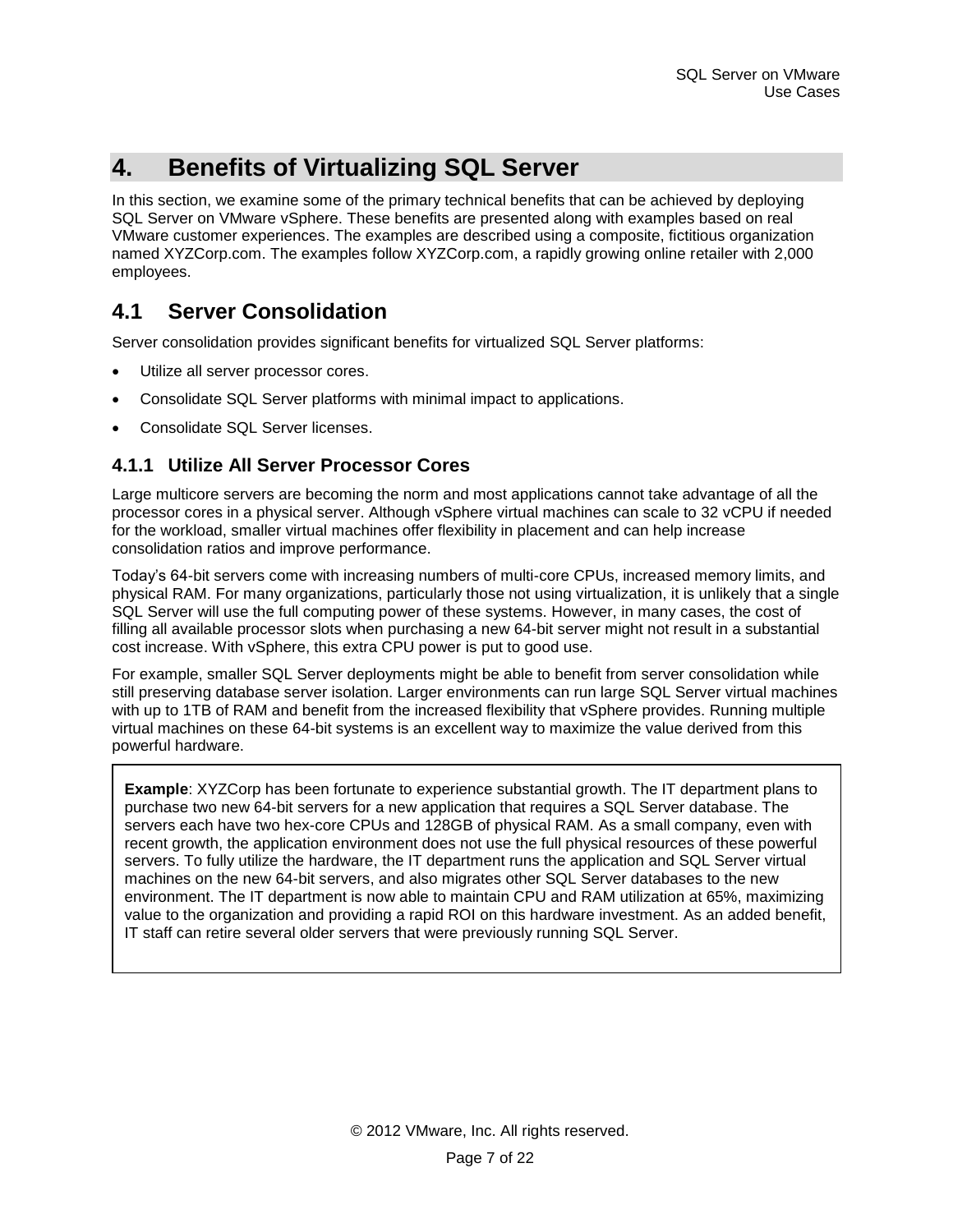

#### <span id="page-7-0"></span>**Figure 1. CPU Utilization on a vSphere Host Before and After Consolidation**

### **4.1.2 Consolidate SQL Server Platforms with Minimal Impact to Applications**

Traditional database consolidation can be difficult to achieve, as it requires in-depth application remediation and changes to existing business processes. Each application has its own requirements for the database layer (operating system and SQL Server versions, patch levels, and so on) and many applications either have technical issues preventing a migration or concerns about violating ISV support agreements. When you consolidate SQL Server using vSphere, you can preserve your existing SQL Server configurations. Simply migrate physical servers "as-is" using P2V or by swinging LUNs to RDM disks attached to new virtual machines. No changes are required to the operating system or SQL Server versions, and no application remediation is required. Even the IP address and computer name remain unchanged.

If you have ever been involved with database consolidation projects, you know first-hand how difficult they can be. SQL Server instances support a variety of application workloads, and each application has varying requirements for performance, scalability, configuration, and support. Commercial applications may have strong recommendations for configuration and a strict support policy that must be followed. Custom applications that are written in-house are subject to their own set of issues, such as use of antiquated database functions that prevent version upgrade or poor coding practices such as hard-coding server names or IP addresses.

Database consolidation on physical servers usually takes one of two forms: *multi-instance* or *sharedinstance* (see the following figure). With the multi-instance approach, multiple instances of SQL Server are installed on a single operating system with each instance running one or more databases. This provides granularity at the database application level, so you can lose a particular instance without affecting the other databases, and you have a certain amount of flexibility with SQL Server versions. Unfortunately, in this configuration, the operating system is the single point of failure for all instances and it's hard to control the resource consumption of each instance. With the shared-instance approach, one SQL Server instance is used to run multiple databases. This configuration not only requires standardization on a particular SQL Server version, but also exposes the SQL Server engine as a single point of failure (in addition to the operating system). Resource consumption in the shared-instance method requires the use of SQL Resource Governor.

> © 2012 VMware, Inc. All rights reserved. Page 8 of 22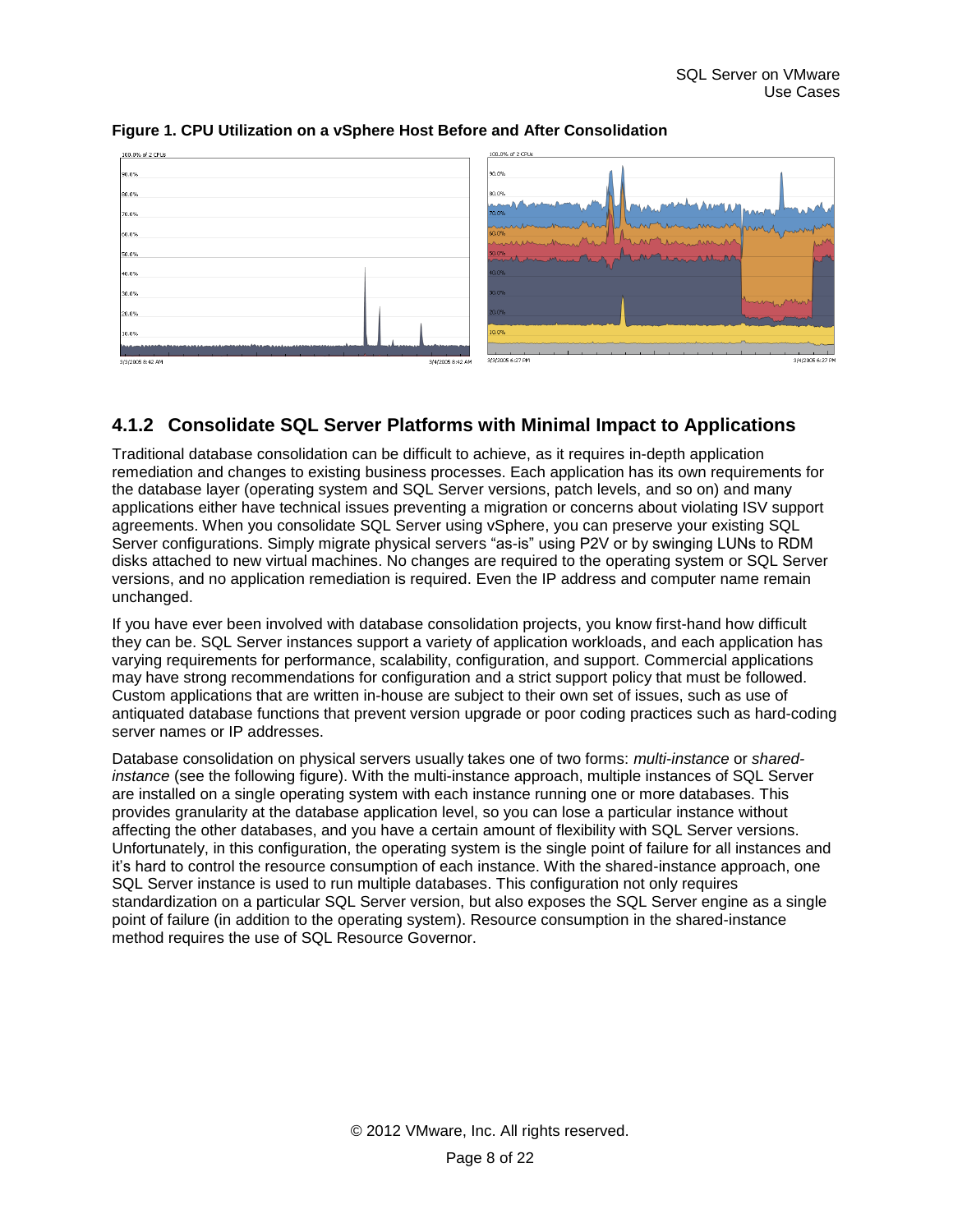| <b>Multi-Instancing</b>                                                                                                                                      | <b>Shared Instance</b>                                                                                                                                                    |
|--------------------------------------------------------------------------------------------------------------------------------------------------------------|---------------------------------------------------------------------------------------------------------------------------------------------------------------------------|
| DВ<br>DB.<br>DB.<br>DB.<br><b>DB</b><br><b>SQL</b><br><b>SQL</b><br><b>SQL</b><br><b>SQL</b><br>SQL<br><b>Shared OS</b>                                      | <b>DB</b><br>DB<br>DB<br>DB<br>DВ<br><b>Shared SQL</b><br><b>Shared OS</b>                                                                                                |
| No OS isolation (configuration, security,<br>fault)<br>Resource isolation requires Windows<br>Resource Manager<br>No load balancing across physical<br>nodes | No OS isolation (configuration, security,<br>fault)<br>No Database isolation<br>Resource isolation requires SQL<br>Resource Governor<br>No load balancing across physical |
|                                                                                                                                                              | nodes                                                                                                                                                                     |

#### <span id="page-8-0"></span>**Figure 2. Traditional Database Consolidation with Physical Servers**

Database consolidation within a virtual infrastructure provides the benefits of physical database consolidation while also significantly reducing the described implementation challenges. Many customers approach virtual database consolidation by doing a physical to virtual (P2V) conversion of each of their physical servers. The new virtual machine contains the entire isolated software stack that was on the physical server, so there is no reduction in resource isolation from a Windows or SQL Server perspective. There is no need to re-architect the security model within the new Windows guest operating system. vSphere provides the ability to present resources (CPU, memory, and storage) to your virtual machine as needed and to guarantee them for applications as needed. These capabilities reduce the need to overprovision the virtual machine to handle peak workloads. The virtual machines also get increased service levels associated with VMware vSphere High Availability, Fault Tolerance, and VMware vSphere vMotion® .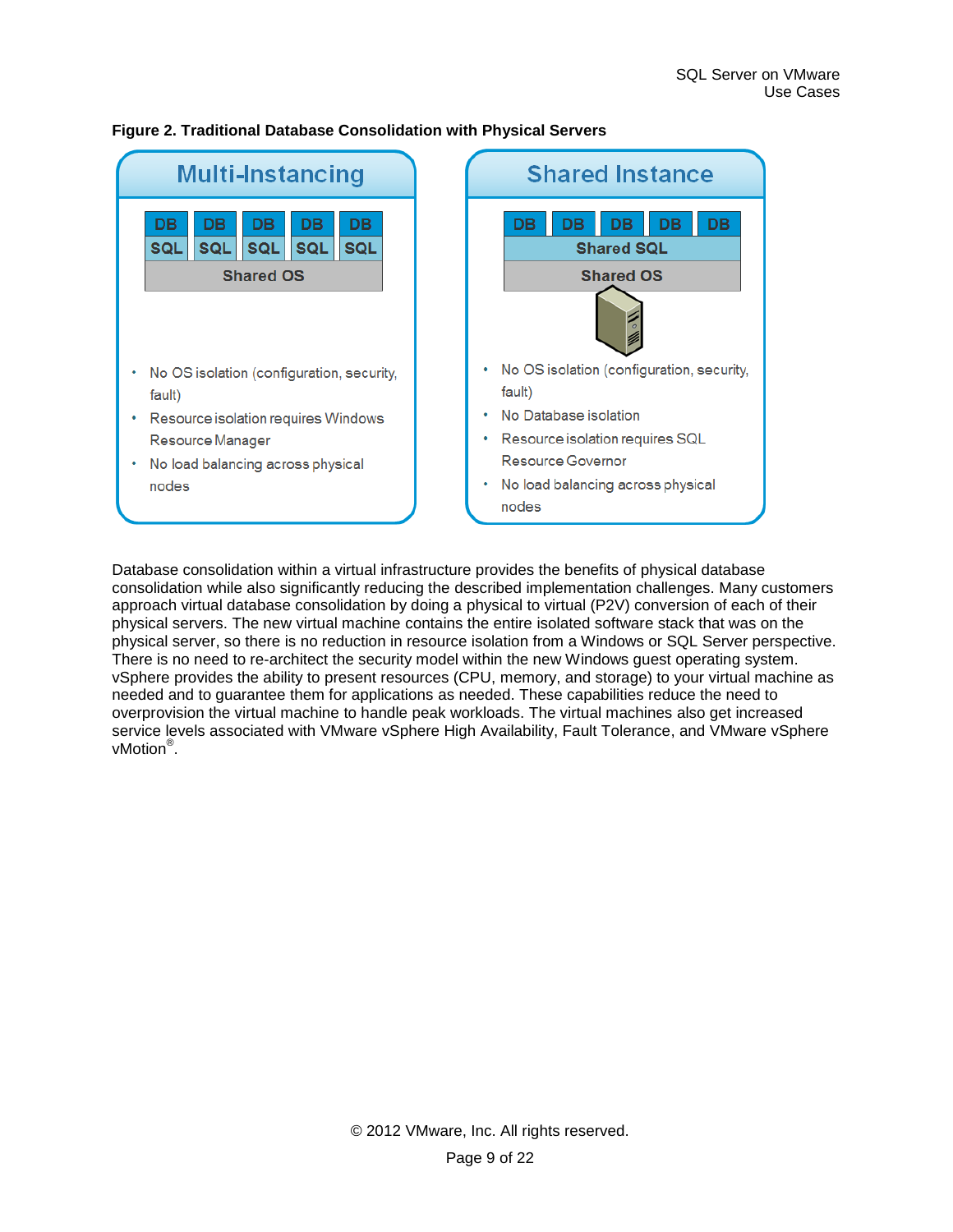

#### <span id="page-9-0"></span>**Figure 3. Database Consolidation with vSphere**

**Example**: While monitoring SQL Server platforms at XYZCorp.com, the administrator discovers that many of the servers are underutilized and are not taking advantage of all the hardware resources provided. Some of these servers also have maintenance contracts that need to be renewed in the near future. The administrator reads up on database consolidation and decides to migrate SQL Server instances to fewer physical servers using traditional database consolidation techniques. The administrator quickly discovers that each SQL Server is configured differently, with varying operating system, SQL Server, and patch versions. He also discovers that each SQL Server instance is tightly coupled with the requirements of the application, both from a technical and a support perspective. Only about 30% of the servers that were originally tagged for consolidation can be migrated to the new consolidated infrastructure. Unless he is willing to remediate and correct all the other applications, the impact of the consolidation project will have minimal success.

In investigating possible solutions, the administrator begins to consider virtualization as an option. Consolidating SQL Server with vSphere simultaneously optimizes compute resources through server consolidation and maintains application flexibility through role isolation. Servers can be migrated in their current state without expensive and error-prone application remediation and without changing operating system or application version or patch level. Consolidating in this manner helps the administrator achieve operational goals without adversely affecting the application owners and development staff.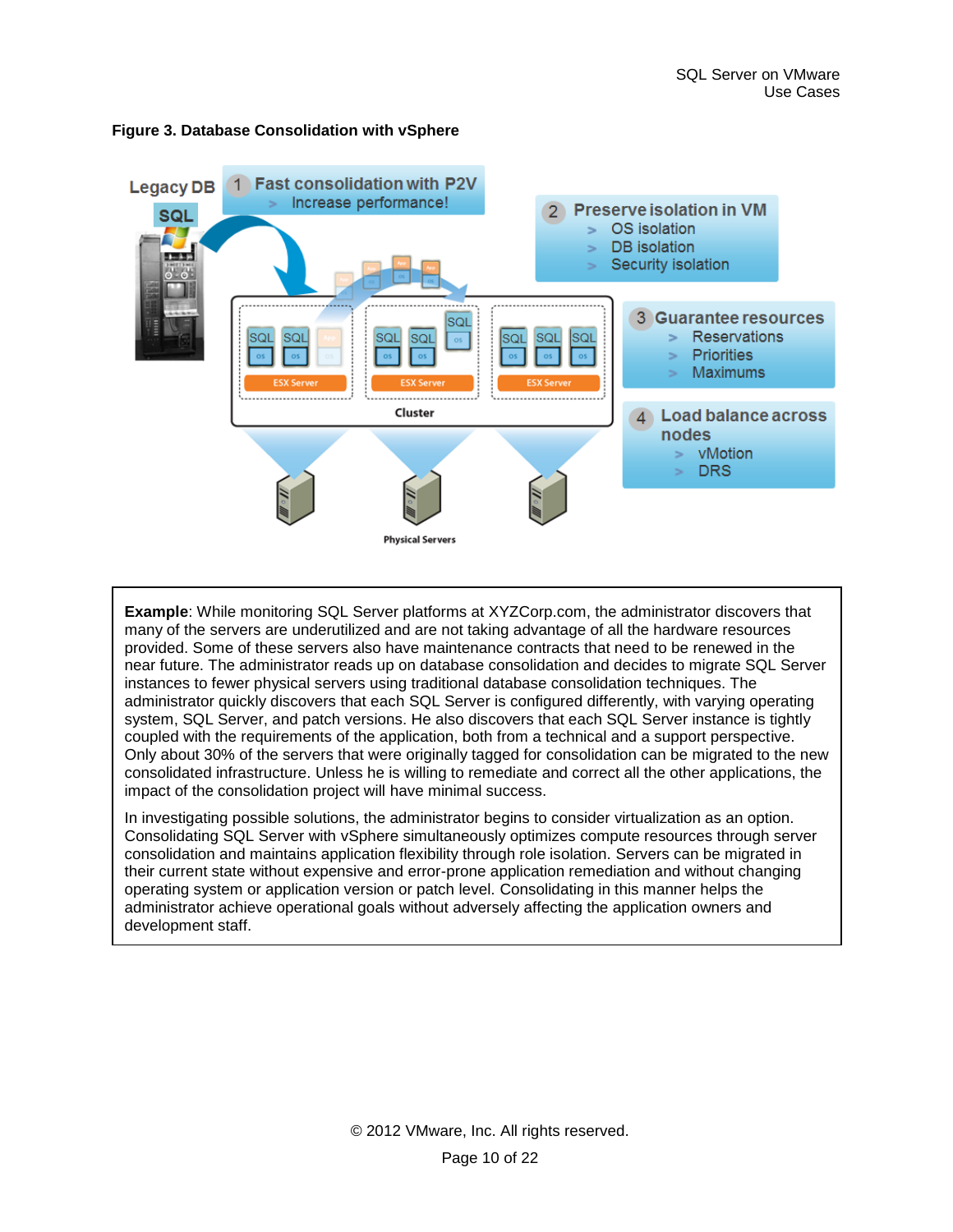### **4.1.3 Consolidate SQL Server Licenses**

Software licenses tend to dominate in the cost structure for SQL Server deployments. By consolidating SQL Server instances on vSphere, you can realize significant cost savings not just on the infrastructure side, but also on the licensing side. Licensing physical processor sockets can help to increase virtual machine density and reduce licensing costs in certain situations.

Consolidating your SQL Server instances on vSphere can save on license costs. All SQL Server versions provide licensing options to allow running an unlimited number of virtual machines per vSphere host. For example, with the SQL Server 2012 Enterprise Edition, customers that have licensed all physical cores on the server and purchased Software Assurance (SA) coverage can run any number of instances of the software to run in any number of virtual machines. You can deploy any number of virtual machines to handle dynamic workloads and fully use hardware computing capacity.

SQL Server licensing can be a complex topic. Review published Microsoft guidelines or speak with your Microsoft representative before making any licensing decisions.

References:

Microsoft SQL Server 2008 Licensing Guide

[http://download.microsoft.com/download/6/F/8/6F84A9FE-1E5C-44CC-87BB-](http://download.microsoft.com/download/6/F/8/6F84A9FE-1E5C-44CC-87BB-C236BFCBA4DF/SQLServer2008_LicensingGuide.pdf)[C236BFCBA4DF/SQLServer2008\\_LicensingGuide.pdf](http://download.microsoft.com/download/6/F/8/6F84A9FE-1E5C-44CC-87BB-C236BFCBA4DF/SQLServer2008_LicensingGuide.pdf)

SQL Server 2008 R2 Licensing Quick Reference Guide

[http://download.microsoft.com/download/2/7/0/270B6380-8B38-4268-8AD0-](http://download.microsoft.com/download/2/7/0/270B6380-8B38-4268-8AD0-F480A139AB19/SQL2008R2_LicensingQuickReference-updated.pdf) [F480A139AB19/SQL2008R2\\_LicensingQuickReference-updated.pdf](http://download.microsoft.com/download/2/7/0/270B6380-8B38-4268-8AD0-F480A139AB19/SQL2008R2_LicensingQuickReference-updated.pdf)

SQL Server 2012 Licensing Guide

[http://download.microsoft.com/download/7/3/C/73CAD4E0-D0B5-4BE5-AB49-](http://download.microsoft.com/download/7/3/C/73CAD4E0-D0B5-4BE5-AB49-D5B886A5AE00/SQL_Server_2012_Licensing_Reference_Guide.pdf) [D5B886A5AE00/SQL\\_Server\\_2012\\_Licensing\\_Reference\\_Guide.pdf](http://download.microsoft.com/download/7/3/C/73CAD4E0-D0B5-4BE5-AB49-D5B886A5AE00/SQL_Server_2012_Licensing_Reference_Guide.pdf)

<span id="page-10-0"></span>

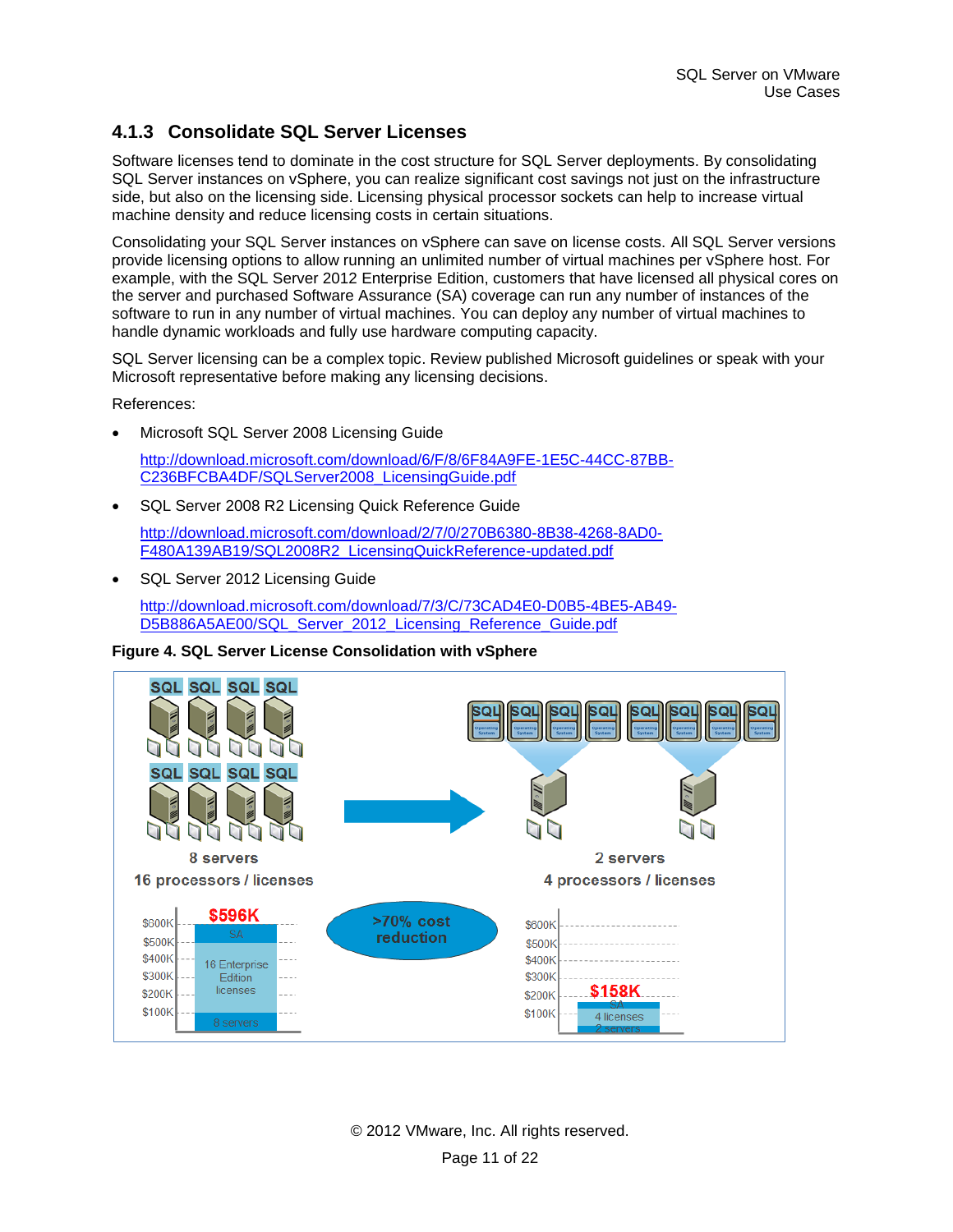**Example**: XYZCorp.com is in the process of consolidating eight physical SQL Server instances onto vSphere. Each physical server has two physical processors that must be licensed with SQL Server 2008 Enterprise Edition, for a total of 16 licenses. After reading licensing material from Microsoft, the company decides to apply two of the existing SQL Server 2008 Enterprise Edition licenses to two physical servers that will run the vSphere hypervisor. Each vSphere host will have two processor sockets with 4 cores per socket (total of 8 vCPU worth of processing power). By migrating SQL Server systems to vSphere, XYZCorp.com is able to achieve a 70% reduction in licensing costs while maintaining the same amount of processing power for SQL Server workloads.

## <span id="page-11-0"></span>**4.2 Operational Advantages**

### **4.2.1 Rapidly Respond to Changing Workloads**

Running SQL on vSphere provides significant operational advantages, allowing rapid response to changing workloads:

- Rapidly provision SQL Server platforms with virtual machine templates.
- Hot-add CPU and memory.
- Enhance testing and troubleshooting using cloned production virtual machines.

#### **4.2.1.1. Rapidly Provision SQL Server Platforms with Virtual Machine Templates**

Virtual machine templates can speed deployment times by eliminating repetitive operating system installation and patching tasks. New virtual machines can have their core configuration deployed in a matter of minutes, allowing rapid provisioning of applications into production and reduction of manual work required during their deployment. In addition, products like VMware Data Director and VMware PowerCLI can help accelerate and further automate the process of moving tested SQL Server virtual machines into production.

Deploying a new SQL Server can take many hours by the time you configure the hardware and storage, install the operating system and patches, and install the associated applications and updates. This process must be repeated for every server instance and can result in long deployment times, especially for large, complex architectures.

Alternatively, a virtual machine template can be configured and stored once for each type of server in the environment, allowing administrators to keep a virtual library of all server images. This can save countless hours when deploying new systems, particularly for larger SQL Server deployments that might involve hundreds of new servers to support an organization's application requirements.

#### <span id="page-11-1"></span>**Figure 5. Virtual Machine Templates**

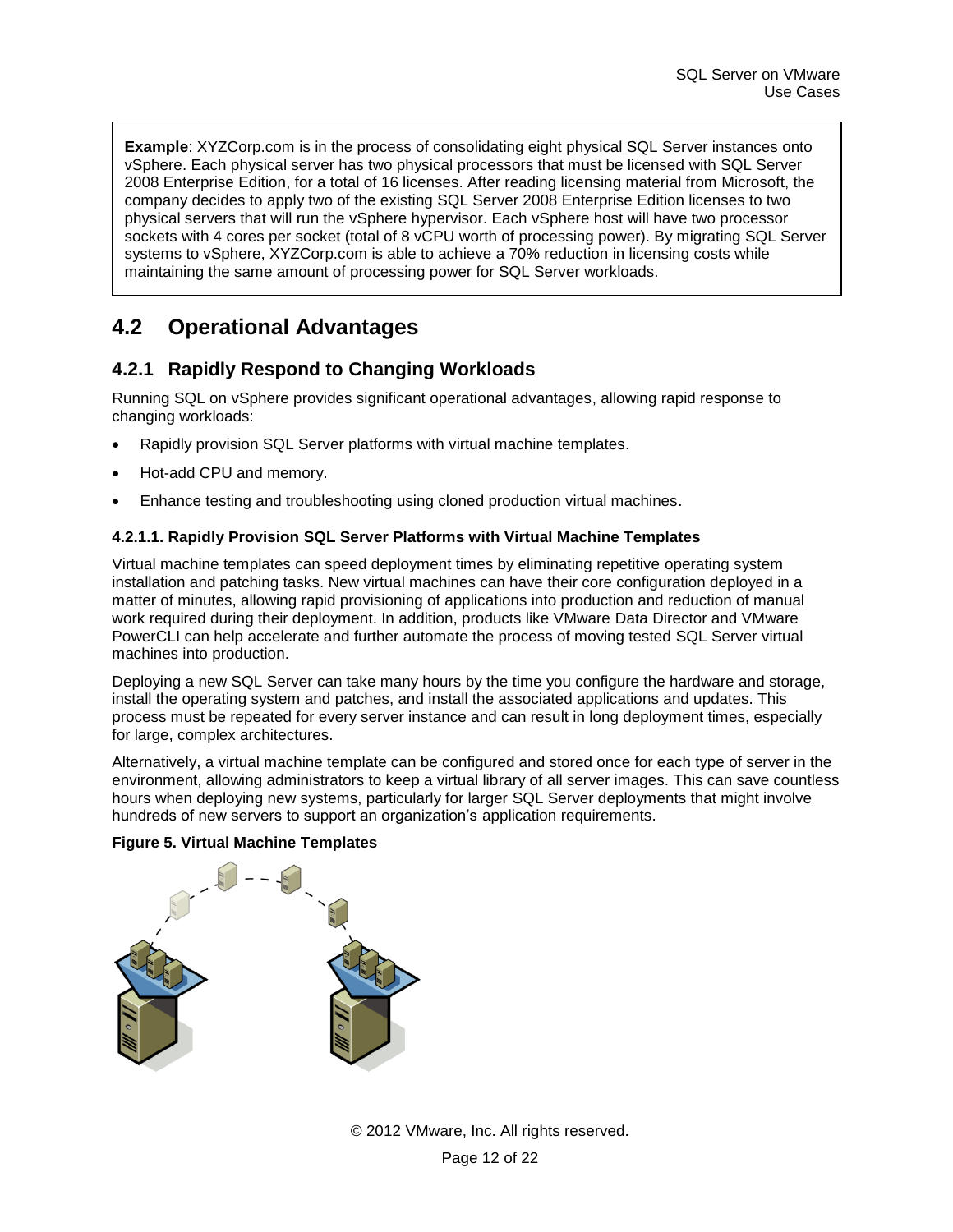To save time and reduce outages in software troubleshooting scenarios, it can be faster in some cases to deploy a new virtual machine from a template, configure SQL Server, and then connect existing databases to the new virtual machine. After the databases are connected to the new virtual machine, user application service is restored and the old virtual machine is freed up for other tasks, such as performing advanced troubleshooting and diagnostics. Alternatively, the old virtual machine can simply be decommissioned.

VMware vSphere PowerCLI™ is a powerful command-line tool that lets you automate all aspects of vSphere management, including network, storage, virtual machine, guest operating system and more. vSphere PowerCLI is distributed as a [Windows PowerShell](http://www.google.com/search?q=Windows+PowerShell&btnI=3564) snap-in and includes more than 150 PowerShell cmdlets along with documentation and samples. For more information about vSphere PowerCLI, see [http://communities.vmware.com/community/vmtn/vsphere/automationtools/powercli.](http://communities.vmware.com/community/vmtn/vsphere/automationtools/powercli)

#### **4.2.1.2. Hot-Add CPU and Memory**

Many applications are difficult to size—databases are a good example. Administrators are often forced to forecast capacity requirements for 3-5 years in the future and then translate that estimate into system specifications (CPU, memory, and storage). If they guess wrongly, then the application must be reprovisioned, causing downtime and major disruption to the application.

With the vSphere Hot Add feature, applications can be provisioned in a "future proof" manner. As applications grow over time and require more compute, memory, network, or storage resources, administrators can now scale up virtual machines dynamically and on the fly, without disrupting the application or requiring complex re-provisioning.

The following figure shows that the transaction rate (TPS) is increasing and, as a result, latency increases beyond the SLA limits. The administrator can respond to this problem by hot-adding capacity to the virtual machine, and SQL Server automatically detects this new capacity. In a matter of minutes and without downtime, SQL Server stabilizes with new capacity, and the latency reduces to within SLA requirements.



#### <span id="page-12-0"></span>**Figure 6. Hot Add of CPU and Memory**

- > Hot-add capacity with zero application downtime
- > Minutes to stabilize VM and recover from SLA violation
- Other options include vMotion to more powerful host & add instance for fast scale-out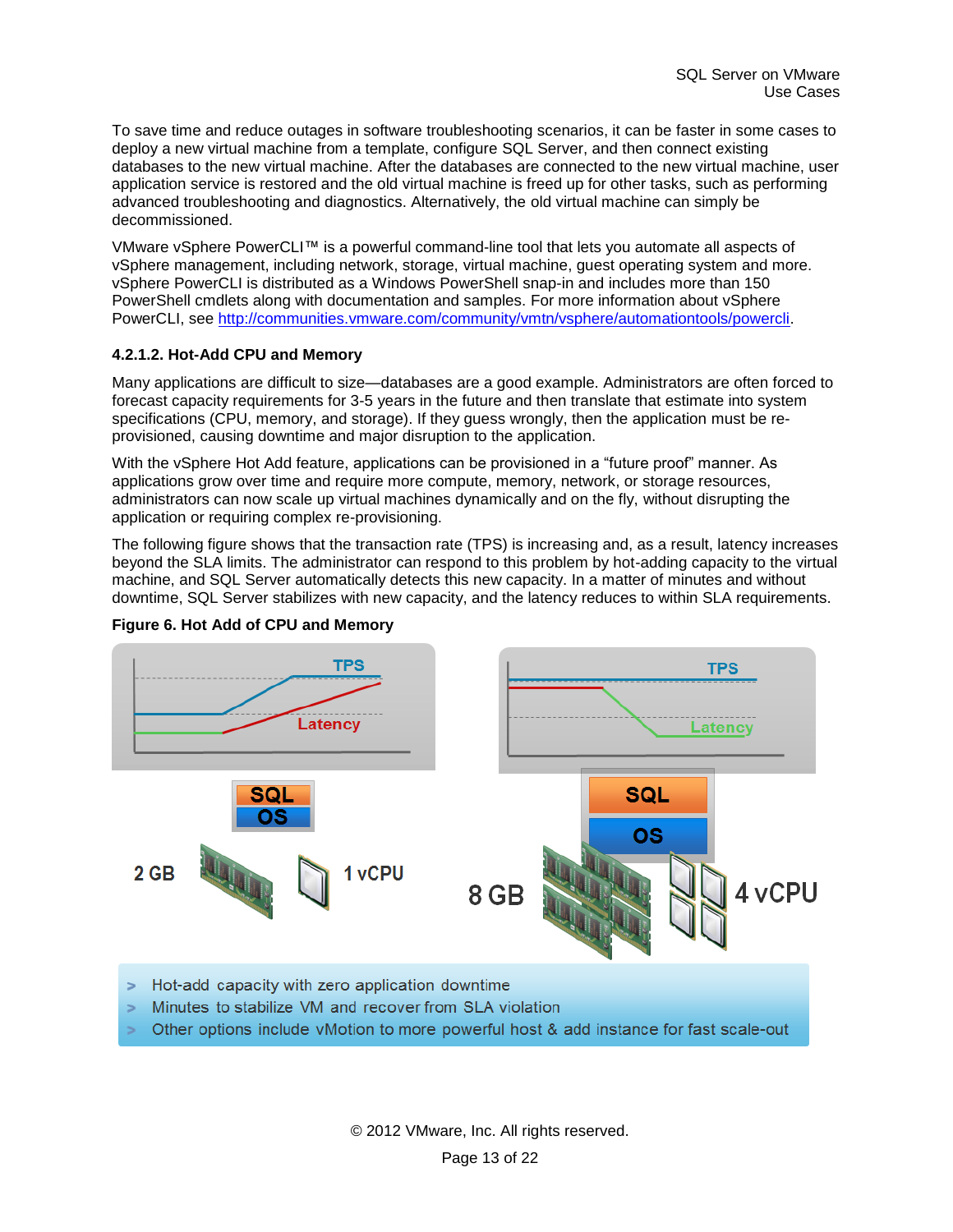**Example**: XYZCorp recently acquired four smaller companies to solidify market position, increasing the size of the company by 25%. Fortunately, the acquired divisions will use existing XYZCorp applications, allowing IT to avoid a complex migration and remediation. However, the new users will need to access the existing applications, which were designed for a smaller organization.

To avoid performance issues associated with the new growth, the administrator decides to migrate existing SQL Server systems to vSphere. The administrator uses virtual machine templates to scale out the SQL Server environment to support the new user activity. In a matter of minutes, the environment is ready to receive new users.

After two weeks, monitoring and user complaints indicate a performance problem with the system. The administrator discovers that some servers are at 100% CPU utilization, which is affecting application performance. With VMware hot-add, the administrator adds virtual CPU to the running SQL Server virtual machines and performance improves without interruption to the application or its users.

### **4.2.2 Enhance Testing Using Cloned Production Virtual Machines**

Snapshots and clones provide powerful tools for testing and troubleshooting any virtual machine. In complex application environments supported by SQL Server, this capability becomes especially valuable. VMware-enabled troubleshooting can help to substantially shorten time to resolution of critical issues and reduce their overall impact on the production environment.

Snapshots and cloning of a virtual machine allows administrators to make an exact, independent copy of any virtual machine in their environment. The copy can then be installed in a test environment for offline testing and troubleshooting. Sharing the virtual machine with third-parties, such as consultants, other partners, and vendors, eliminates the sometimes challenging step of creating a duplicate environment to reproduce problems.

**Example**: One of the XYZCorp SQL Server virtual machines is experiencing an intermittent problem. It is difficult to troubleshoot this issue on the production system during normal business hours when users are on the system. XYZCorp staff makes a clone of the problem virtual machine and imports the cloned virtual machine into their test and development environment, which has remained synchronized with the production environment since the consolidation project began. Using a cloned virtual machine in an isolated test environment allows XYZCorp staff to immediately begin troubleshooting with an exact copy of the production machine, with no impact to end users.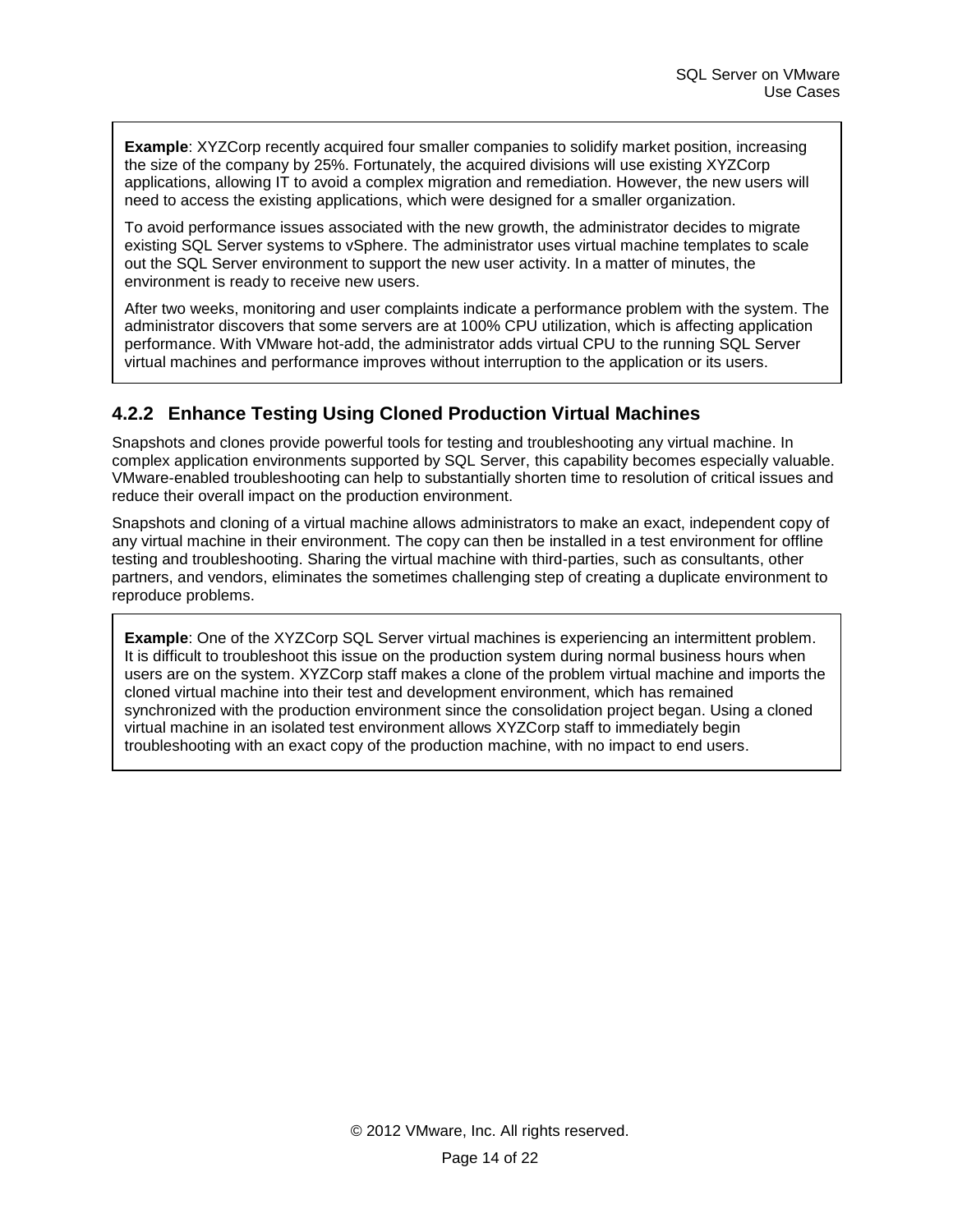## <span id="page-14-0"></span>**4.3 Higher Availability with Less Complexity**

The vSphere platform can be leveraged to provide a wide-range of availability options. vSphere HA provides protection from server hardware failure that is independent of the operating system or applications and works for every virtual machine running on vSphere. To aid in dynamic load balancing of SQL Server virtual machines, VMware vSphere Distributed Resource Scheduler™ (DRS) can be used to balance workloads automatically. Base solutions built on vSphere HA and vSphere DRS can be deployed with minimal configuration changes and provide a robust availability solution. These solutions can also be enhanced to provide higher levels of availability by combining them with more traditional clustering and replication options, as described later in this section.

By leveraging the inherent benefits of a virtualization-based platform, a SQL Server deployment using vSphere offers a variety of availability options. Each of these options provides different levels of protection and cost and is capable of meeting the unique high availability requirements of any SQL Server environment. Tools available from VMware, Microsoft, and third-party software and hardware vendors can be used to facilitate both in-site and remote site availability and recovery. The vSphere platform leverages two powerful features*,* vSphere HA and vSphere DRS, as the basis for building high availability solutions. Using the availability options available with vSphere you can:

- Reduce planned downtime due to hardware or BIOS updates with vMotion.
- Reduce unplanned downtime due to hardware failure or resource constraints.
- Implement simple and reliable SQL Server disaster recovery.

### **4.3.1 Reduce Planned Downtime Due to Hardware or BIOS Updates with vMotion**

Virtual machines decouple the operating system and applications from the underlying hardware, allowing supporting infrastructure to grow and change rapidly. vMotion allows any virtual machine to be migrated across physical servers, even servers from different vendors with different hardware configurations. Planned downtime can be minimized and a more flexible infrastructure makes the SQL Server environment more resilient. In an environment without virtualization, this level of flexibility does not exist.

After an application is deployed into production, the deployment tends to become relatively static, meaning that the workload is more intimately tied to the hardware platform on which it runs. As a result, hardware upgrades to the application infrastructure tend to directly correspond to the release and upgrade cycle of the application itself.

With the frequent changes that are sometimes required in the business world, the static nature of the application infrastructure can limit the ability to meet changing demands in the organization environment. For example, a massive influx of new application users can require additional hardware and a great deal of system re-engineering to support.

In contrast to a static, physical server deployment, VMware decouples the OS and associated applications from underlying server hardware. With vMotion, any virtual machine can be migrated "on the fly" between vSphere servers with no interruption to service (see the following figure). vMotion allows administrators to move SQL Server workloads to more powerful hardware without outages or costly system re-engineering. This added agility allows the application environment to change as the business environment changes. Planned downtime can also be minimized as SQL Server virtual machines can be migrated to alternate hosts during scheduled hardware maintenance windows.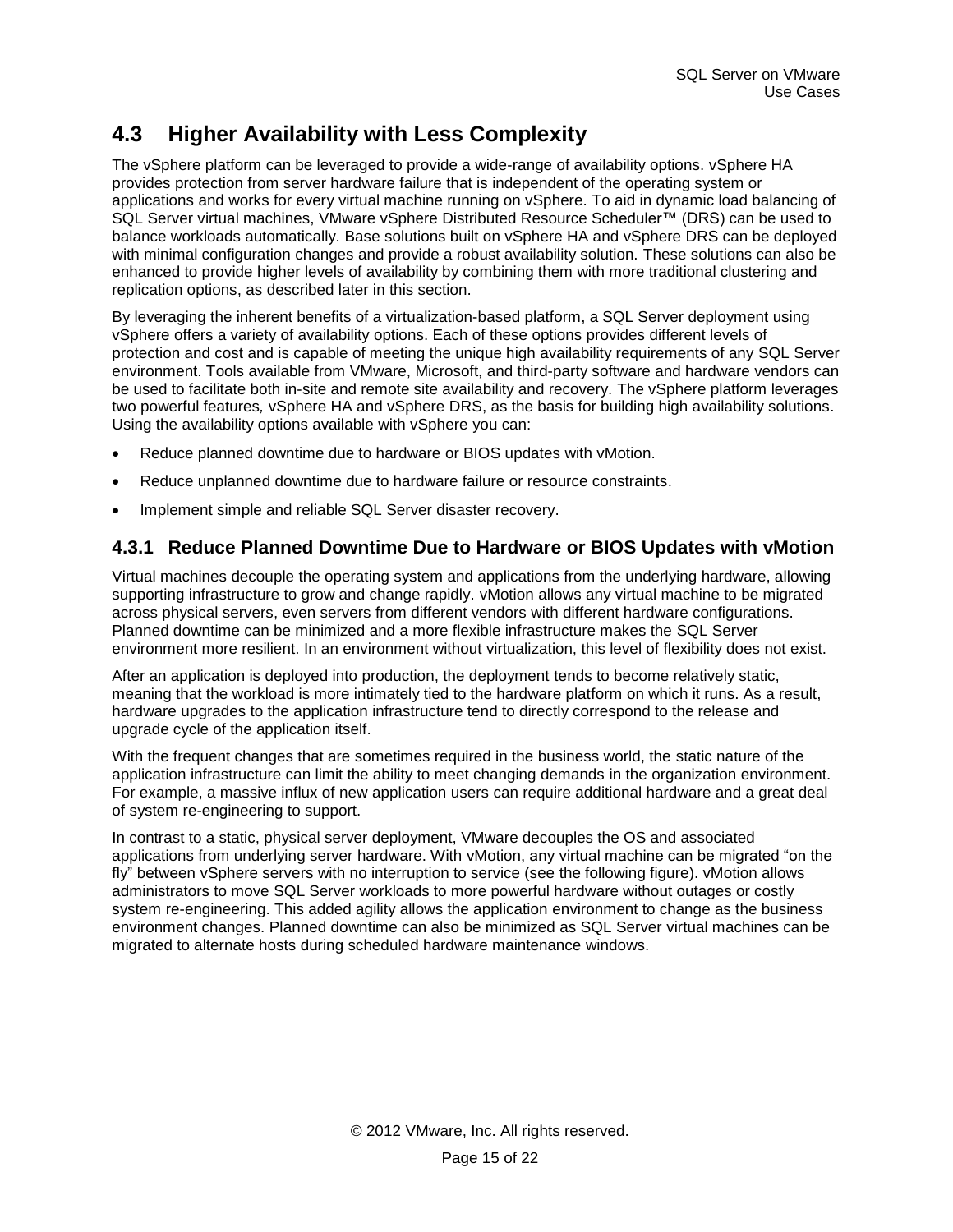

#### <span id="page-15-0"></span>**Figure 7. Migrating Virtual Machines Across vSphere Hosts with vSphere vMotion**

**Example**: The XYZCorp ongoing maintenance processes include regular updates of the BIOS and other firmware on host servers. To accomplish this without disruption, XYZCorp uses vMotion to move all virtual machines off of an affected vSphere host. Heavily loaded SQL Server platforms can be moved online to a different vSphere host with no loss of service. Virtual machines can even be moved onto hosts from different vendors with different hardware configurations. After all virtual machines are migrated from a host, XYZCorp updates the BIOS and all firmware, reboots, and then uses vMotion to move virtual machines back to the host. This process is repeated for their entire server infrastructure. This is just one example of how vMotion can be used to provide new levels of flexibility and reduce downtime on critical servers.

### **4.3.2 Reduce Unplanned Downtime Due to Hardware Failure or Resource Constraints**

The vSphere platform can be leveraged to provide a wide-range of availability options. vSphere HA provides protection from server hardware failure that is independent of the operating system or applications and works for every virtual machine running on VSphere. To aid in dynamic load balancing of SQL Server virtual machines, vSphere DRS can be used to balance workloads automatically. Base solutions built on vSphere HA and vSphere DRS can be deployed with minimal configuration changes and provide a robust availability solution.

The following solutions can also be enhanced to provide higher levels of availability by combining them with more traditional clustering and replication options:

 vSphere High-Availability (HA) – Provides simple, low-cost protection for every virtual machine by guarding them against physical host failure. In the event of server hardware outage, vSphere HA automatically restarts all virtual machines on another vSphere host (see the following figure), minimizing disruption to the SQL Server environment. vSphere HA is simple to set up and protects every virtual machine without requiring complex clustering software.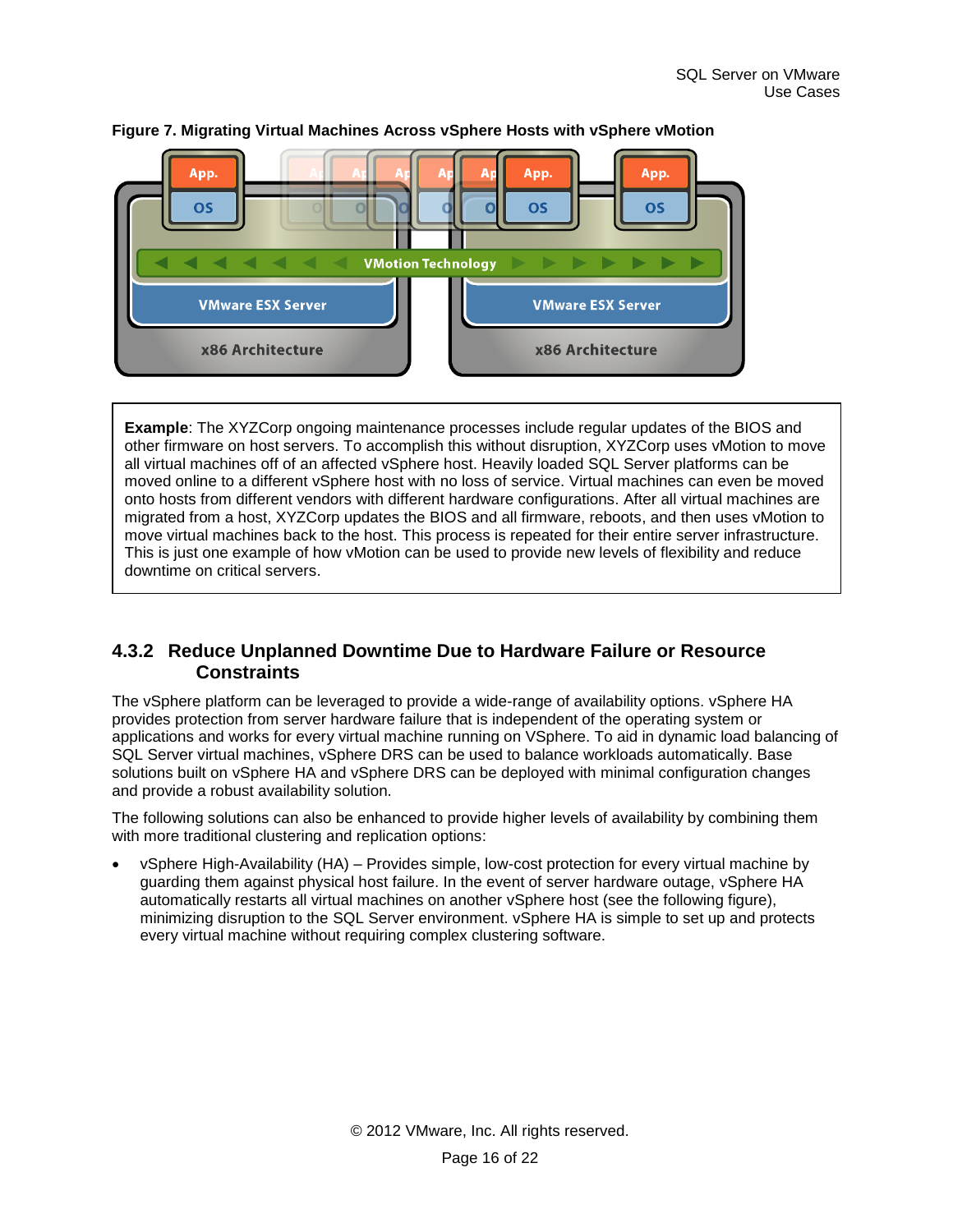

#### <span id="page-16-0"></span>**Figure 8. vSphere HA Managing a vSphere Host Hardware Failure**

 vSphere DRS – With vSphere DRS, virtual machines are dynamically load balanced across an entire pool of server resources. DRS collects resource usage information for all hosts and virtual machines and generates recommendations for virtual machine placement. These recommendations can be applied manually or automatically. DRS can dynamically load balance all virtual machines in the environment by shifting workloads across the entire pool of vSphere hosts (see the following figure). Critical SQL Server virtual machines in the environment always have the CPU and RAM resources they need to maintain optimal performance.

#### <span id="page-16-1"></span>**Figure 9. vSphere DRS Dynamic Load Balancing**



Solutions built using vSphere HA and vSphere DRS provide out-of-the-box high availability for the entire SQL Server environment without requiring any Microsoft or other third-party clustering software. For SQL Server platforms deployed with vSphere, the vSphere HA and vSphere DRS solution provides a new alternative that leverages the simplicity of standalone virtual machines while providing complete server hardware redundancy for every virtual machine, not just the clustered ones.

vSphere HA is focused on hardware failure, not on operating system or software failure. If you need greater levels of protection and guarantees of availability for SQL Server to handle those situations, vSphere HA can be combined with traditional cluster solutions like SQL Server 2012 AlwaysOn Availability Groups (AAG).

The following examples show how to extend the vSphere HA/DRS solution:

 AlwaysOn Availability Groups – AAG protects databases and allows multiple databases to fail over as a single unit. AAG is built on non-shared disk architecture. Each AAG replica has its own copy of the database. Log streams are replicated from the primary to the secondary replicas synchronously or

© 2012 VMware, Inc. All rights reserved.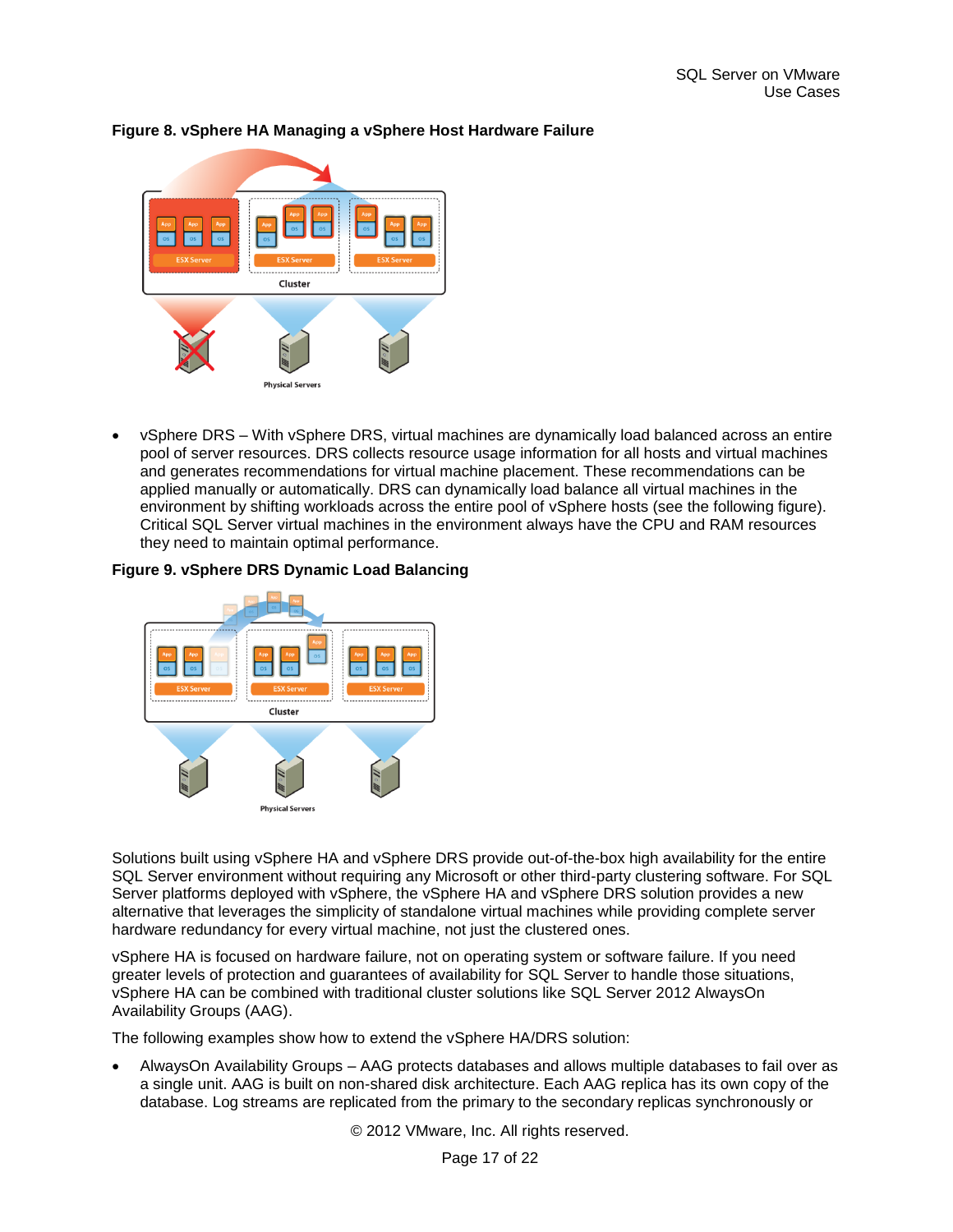asynchronously. Although AAG uses Window Server Failover Cluster (WSFC) for failover policy or quorum management, no disk quorum is required. AAG can be safely used in combination with all vSphere features and technologies, including vMotion, DRS, and HA.

- Database Mirroring SQL Server database mirrors utilize a non-shared storage availability solution, using built-in SQL Server replication technology to create and maintain one or more copies of each database on other SQL Server platforms in the environment. SQL Server database mirrors provide application-aware availability, and the lack of a quorum disk makes this a VMware-friendly solution, allowing the full use of vMotion, vSphere DRS, and vSphere HA.
- Log Shipping Geared towards disaster recovery scenarios, log shipping delays the commitment of log files into the database copy based on an administrator-defined lag time. Replay lag provides protection against logical database corruption by providing the ability to recover up to the last copied and inspected log file, or to a specific point-in-time (PIT) within the lag window by manipulating the log files.
- Microsoft Failover Clustering (MSCS) Microsoft failover clusters utilize a shared storage availability solution using the Microsoft Clustering Service to handle failover of application services in the event of active node failure. Microsoft failover clusters provide application-aware availability, but require solutions at the storage level for providing data redundancy. There are certain restrictions when running Microsoft failover clusters with VMware features like vMotion, vSphere DRS, and vSphere HA. For guidelines, see

[http://kb.vmware.com/selfservice/microsites/search.do?language=en\\_US&cmd=displayKC&externalId](http://kb.vmware.com/selfservice/microsites/search.do?language=en_US&cmd=displayKC&externalId=1037959) [=1037959.](http://kb.vmware.com/selfservice/microsites/search.do?language=en_US&cmd=displayKC&externalId=1037959)

**Example**: XYZCorp is seeking 99.99% total uptime (less than one hour of downtime annually) for the new application environment and supporting SQL Server platforms. They have been evaluating several different high availability options that involve sophisticated cluster software that requires additional 64-bit server hardware to function as the passive/secondary cluster node. The additional cost and complexity of these cluster solutions is more than XYZCorp wants for the initial deployment.

XYZCorp decides to avoid cluster solutions entirely in the initial deployment and instead leverage a solution built on vSphere HA and DRS. This solution provides complete protection from server hardware failure that extends beyond SQL Server and protects every virtual machine. In the future, XYZCorp plans to enhance this solution by adding SQL Server database mirroring, which will work in conjunction with vSphere HA to provide enhanced availability.

In XYZCorp testing, a physical server running the SQL Server and application virtual machines is powered down in a simulated failure. In response, vSphere HA automatically restarts the affected virtual machines on surviving servers. After the failed host is brought back online, vSphere DRS automatically re-balances the workload across all three servers. This approach meets the need for availability at a low cost and is approved for use in the production system.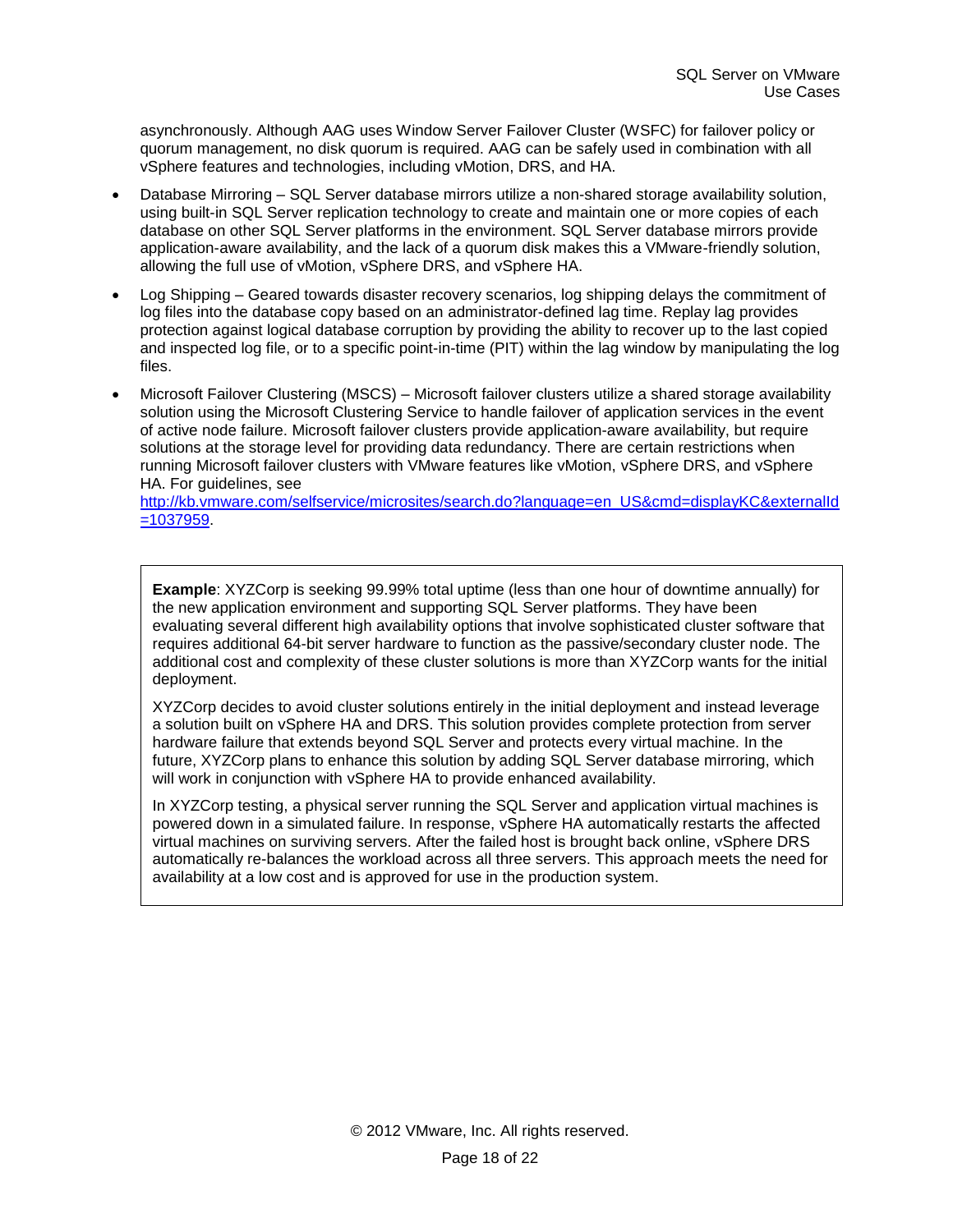### **4.3.3 Implement Simple and Reliable SQL Server Disaster Recovery**

vSphere simplifies SQL Server disaster recovery (DR) by reducing hardware compatibility constraints and by reducing through consolidation the number of servers required at the DR site. Combined with SQL server mirroring or log shipping, recovery from hardware and software failure can be greatly improved, reducing the time to restore essential mail services to end users. Hardware independence allows the SQL Server virtual machines to be restarted on any supported vSphere host, and SQL Server replication is simplified using virtual machine encapsulation.

An important benefit of virtualization is abstraction of the operating system and application from the underlying physical server hardware. This is useful in disaster recovery scenarios because it eliminates the traditional requirement of physical server-based disaster recovery to provide identical hardware at the DR site. Any virtual machine can be brought online on any supported vSphere host without worrying about hardware or software compatibility. The ability to run multiple virtual machines on a single server also reduces the costs of a DR solution through consolidation of SQL Server components and services on fewer physical servers than would otherwise be required. Having all the necessary SQL Server, application, and infrastructure components running in virtual machines at a DR site can be achieved with minimal hardware and can help speed recovery in a disaster situation.

Regardless of the make and model of the physical server hosting the virtual machines in production, virtual machines can be brought online on any VMware-supported vSphere host at the DR site. Older servers freed up from other VMware vSphere consolidation projects are commonly repurposed to host a DR site, minimizing the overall lifecycle costs of hardware.

When used in conjunction with vSphere, the portability of SQL Server databases creates additional options for disaster recovery. Standby virtual machines can be installed and made available at both the production and DR sites. These virtual machines can be easily configured to connect to existing SQL Server databases during a recovery.

Finally, virtual machine encapsulation means that an entire SQL Server can be contained in a small set of files (see the following figure), which simplifies replication to DR sites. Moving an entire virtual machine can be accomplished with a simple file copy.

| <b>Folders</b><br>Search                    | [storage1] E2K7a-32bit                          |       |                                                            |                                                  |                                                  |
|---------------------------------------------|-------------------------------------------------|-------|------------------------------------------------------------|--------------------------------------------------|--------------------------------------------------|
| d Ø<br>XP-Master                            | Name<br>æ.<br>E2K7a-32bit.vmdk                  |       | Size Type<br>1717986 Virtual Disk                          | Modified<br>10/11/2007 10:13:25 AM               | Path<br>[storage1] E2K7a-32bit                   |
| 2K3-R2-Master<br><b>Virtual Center</b>      | E2K7a-32bit.vmsd<br>п<br>A<br>E2K7a-32bit.nvram |       | 0 File<br>8664 Non-volatile memory file                    | 9/16/2007 7:21:33 AM<br>10/11/2007 10:14:05 AM   | [storage1] E2K7a-32bit<br>[storage1] E2K7a-32bit |
| 2K3-3R2-32bit-Template<br>XP-32bit-Template | 喦<br>E2K7a-32bit.vmx<br>E2K7a-32bit.vmxf        |       | 1663 Virtual Machine<br>255 File                           | 10/11/2007 10:12:48 AM<br>10/11/2007 10:11:27 AM | [storage1] E2K7a-32bit<br>[storage1] E2K7a-32bit |
| E2K7a-32bit<br><b>VSA</b>                   | vmware-1.log                                    | 30718 | 58299 Virtual Machine log file                             | 9/16/2007 7:06:54 AM                             | [storage1] E2K7a-32bit                           |
| Exchange                                    | vmware-2.log<br>vmware-3.log                    |       | Virtual Machine log file<br>34163 Virtual Machine log file | 9/17/2007 7:18:37 AM<br>10/11/2007 10:11:38 AM   | [storage1] E2K7a-32bit<br>[storage1] E2K7a-32bit |
|                                             | vmware.log                                      |       | 20429 Virtual Machine log file                             | 10/11/2007 10:14:07 AM                           | [storage1] E2K7a-32bit                           |
|                                             |                                                 |       |                                                            |                                                  |                                                  |
|                                             |                                                 |       |                                                            |                                                  |                                                  |
|                                             | $\left  \cdot \right $                          |       |                                                            |                                                  | $\overline{\phantom{a}}$                         |

<span id="page-18-0"></span>**Figure 10. Virtual Machine Encapsulated into a Small Set of Files**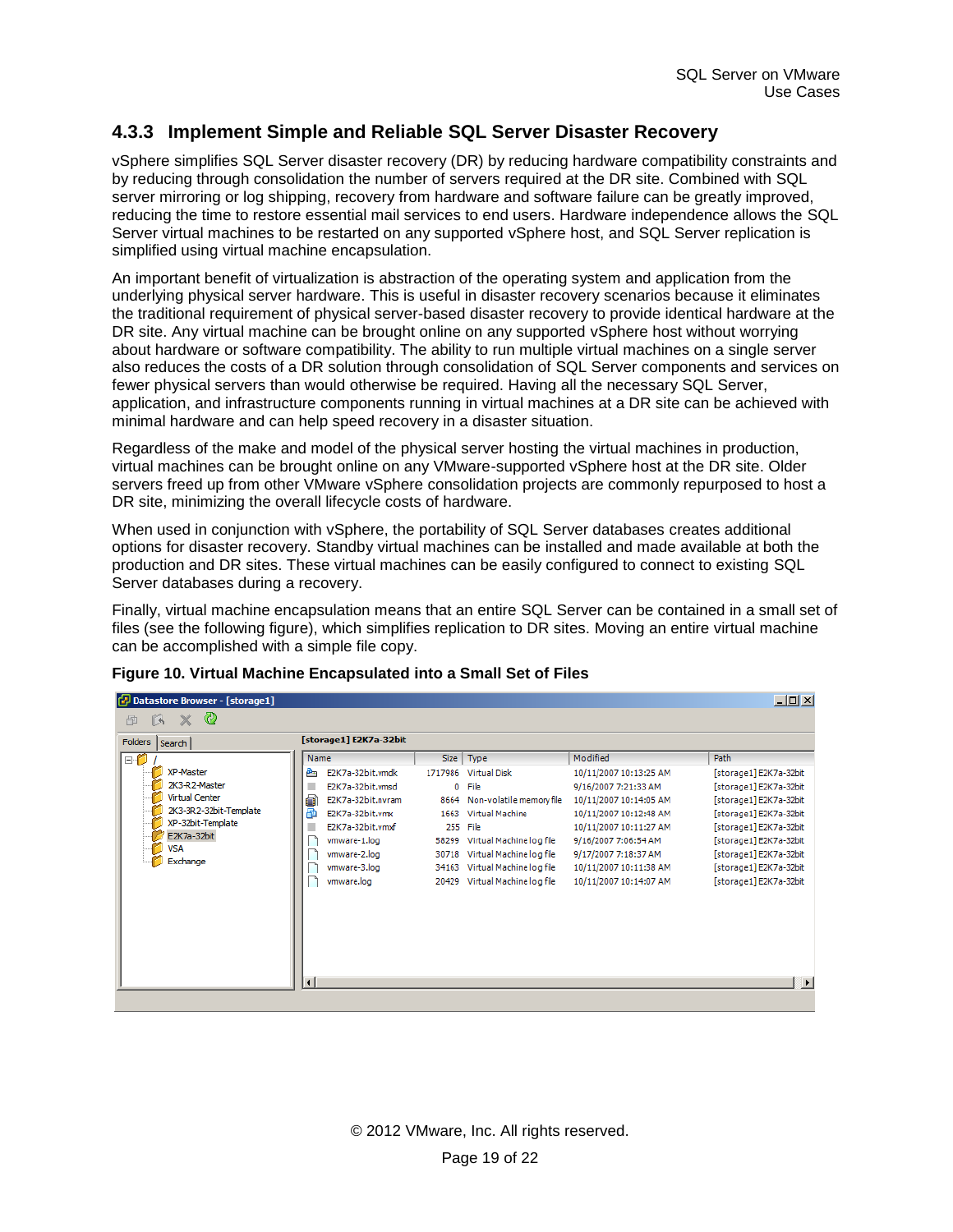**Example**: XYZCorp.com adopts more stringent disaster recovery requirements as part of a recent business continuity project. The new objectives state that the company will restore application systems to full functionality in less than 24 hours following a total loss to the primary datacenter. Designing the application and SQL Server environment to meet this requirement is critical to the success of this project.

XYZCorp contracted with a third-party disaster recovery site approximately 300 miles from the company's home office. Two vSphere hosts have been provisioned at the DR site as part of their recovery plan. To enable the fastest possible recovery, XYZCorp wants to make sure that all the required components are online and available at the DR site at all times. To accomplish this, all Active Directory servers have been deployed in virtual machines on the vSphere hosts at the DR site and are online. The SQL Server and application servers have been provisioned as standby virtual machines and storage replication is being used to synchronize DR data with the production site. In the event of a failure, these virtual machines connect to the replicated SQL Server databases and are brought online. Additional virtual machines required to bring up the application environment are deployed in a similar fashion. Thus, a complete standby application environment is online and ready whenever it is needed. A proof-of-concept test showed that the entire application environment could be restored to live operation in a few hours.

Finally, because the vSphere hosts at the DR site will be heavily used only by the application in the event of a disaster, XYZCorp also uses them to host a number of test virtual machines used by their software developers. With the resource pools feature provided by vSphere, the test virtual machines can use only a specified amount of the CPU and RAM resources available on the vSphere hosts, and will shut these virtual machines down in a disaster scenario. This design allows XYZCorp to take advantage of the computing resources of these servers when they are not being used for disaster recovery purposes.

XYZCorp continues to test application and SQL Server recovery ability on a quarterly basis and plans to test VMware vCenter ™ Site Recovery Manager™ (SRM) to further automate their ability to quickly and reliably restore application service.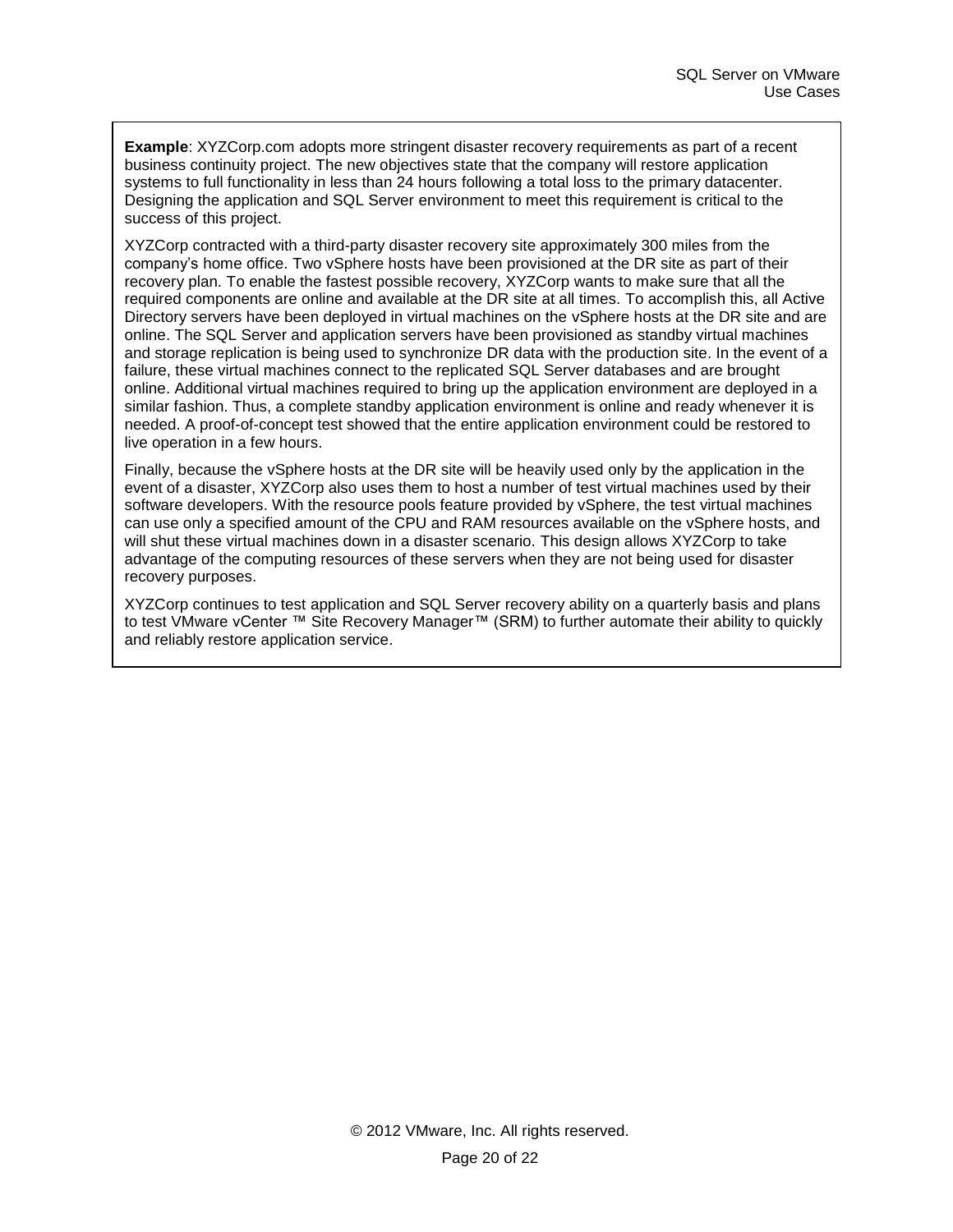# <span id="page-20-0"></span>**5. Deployment Alternatives**

This document described several benefits of virtualizing SQL Server on vSphere. There are multiple ways that virtualization can be used to take advantage of these benefits today to assist in SQL Server deployment. A few common deployment scenarios include the following:

- Virtualizing SQL Server in test and development environments Virtualization provides a simple and cost-effective method for running SQL Server in a staging or test lab environment using minimal server hardware. Testing on virtual machines is a good way to simulate application or migration scenarios in a controlled environment before rolling out new releases into production.
- Virtualizing passive SQL Server Mirrors or Cluster nodes Virtual machines can be used as passive nodes whether using Microsoft failover clustering or SQL database mirroring. Using virtual machines as passive nodes can reduce the amount of hardware required for availability while still providing application-level protection.
- Virtualizing SQL Server disaster recovery servers In the physical world, disaster recovery essentially doubles production hardware costs. Every production physical server requires an identical match of equipment provisioned at the disaster recovery site. Moreover, physical server-based recovery procedures can be complex and error-prone. Virtualizing your disaster recovery site can greatly decrease cost and complexity. First, you are not bound to the 1:1 ratio of hardware required at both production and DR sites, and you can run as many virtual machines on a physical host as performance allows. Second, you can use any hardware you want. Your DR servers do not need to be identical. And finally, SQL Server disaster recovery design and testing can be completely automated using SRM.
- Full virtualization of all SQL Server platforms With SQL Server, performance in a virtual machine is comparable to native performance, making SQL Server systems ideal candidates to realize the benefits of virtualization.

The decision about which components to virtualize in a production environment depends on many factors, including your level of proficiency with SQL Server and vSphere, and support agreements with Microsoft, VMware, and your hardware vendors. Regardless of the method that most suits your needs, you can begin to maximize value from IT assets with virtualization today.